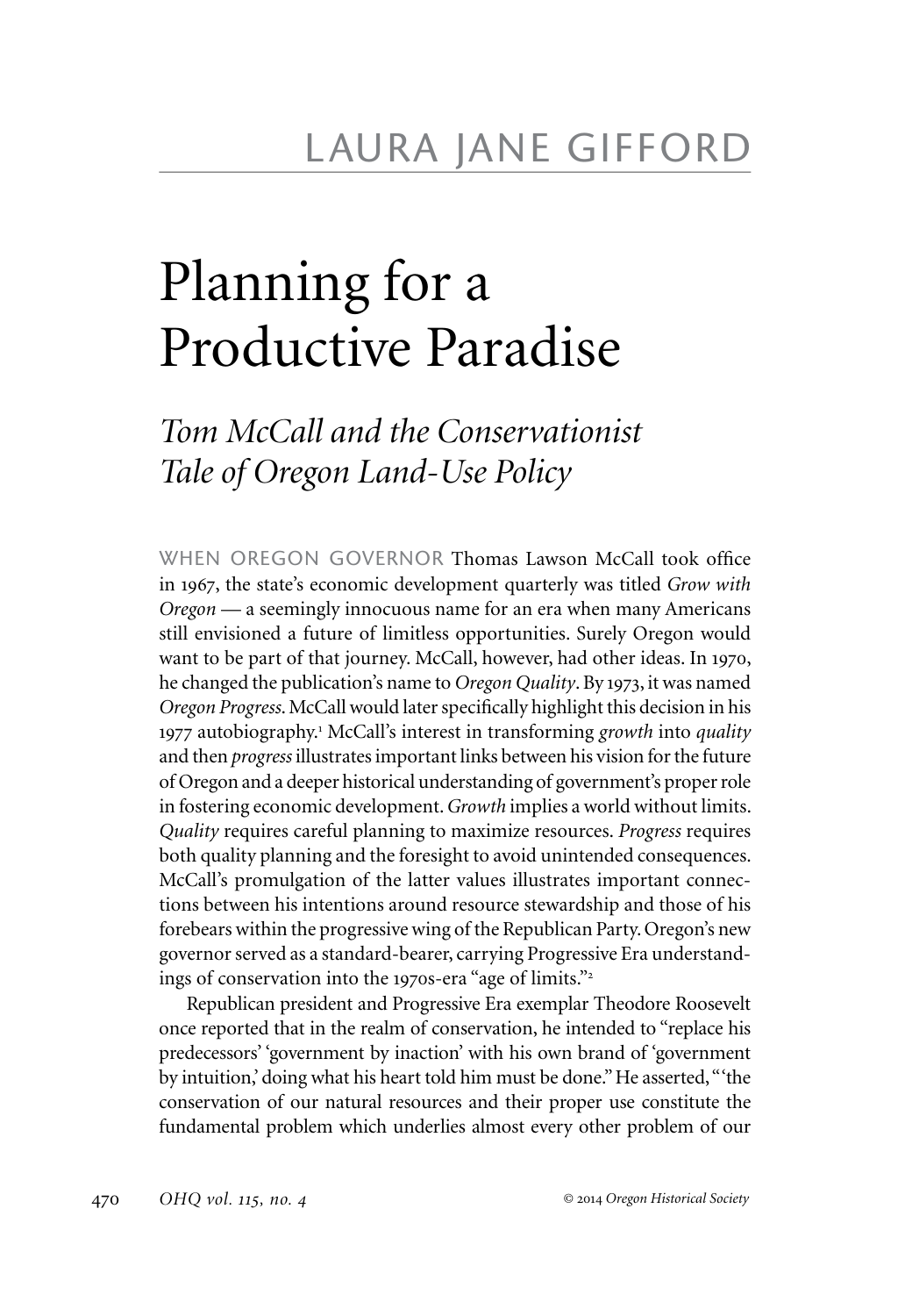

*Tom McCall stands with hands outstretched in this ink sketch by artist Henk Pander. The drawing appears to be a study for the governor's 1982 official portrait illustrating McCall's tour of the Oregon coast in May 1967. On that tour, McCall and a team of surveyors and scientists traveled by helicopters to call attention to threats to Oregon's long-standing public access to the coastline.*

national life."<sup>3</sup> Such language would have sounded very familiar to readers of Democratic politician Stewart Udall's *The Quiet Crisis* in the 1960s or to those hearing coverage of Democrat Washington Sen. Henry M. Jackson's crusade for land-use planning legislation on a national level. It would also, however, have sounded quite familiar to Oregonians. During a period of considerable Republican Party flux, McCall articulated a vision tied to the Republican Party politics of the Progressive Era — and he was not alone in his efforts. What succeeded in Oregon failed to triumph on a federal level, but McCall's activism helps demonstrate the endurance of Republican Party politics that emphasized wise use and careful planning to generate *progress* in place of mere growth.

A longtime Portland-area broadcaster, McCall became secretary of state in 1964 and won the governorship in 1966. Perhaps his most famous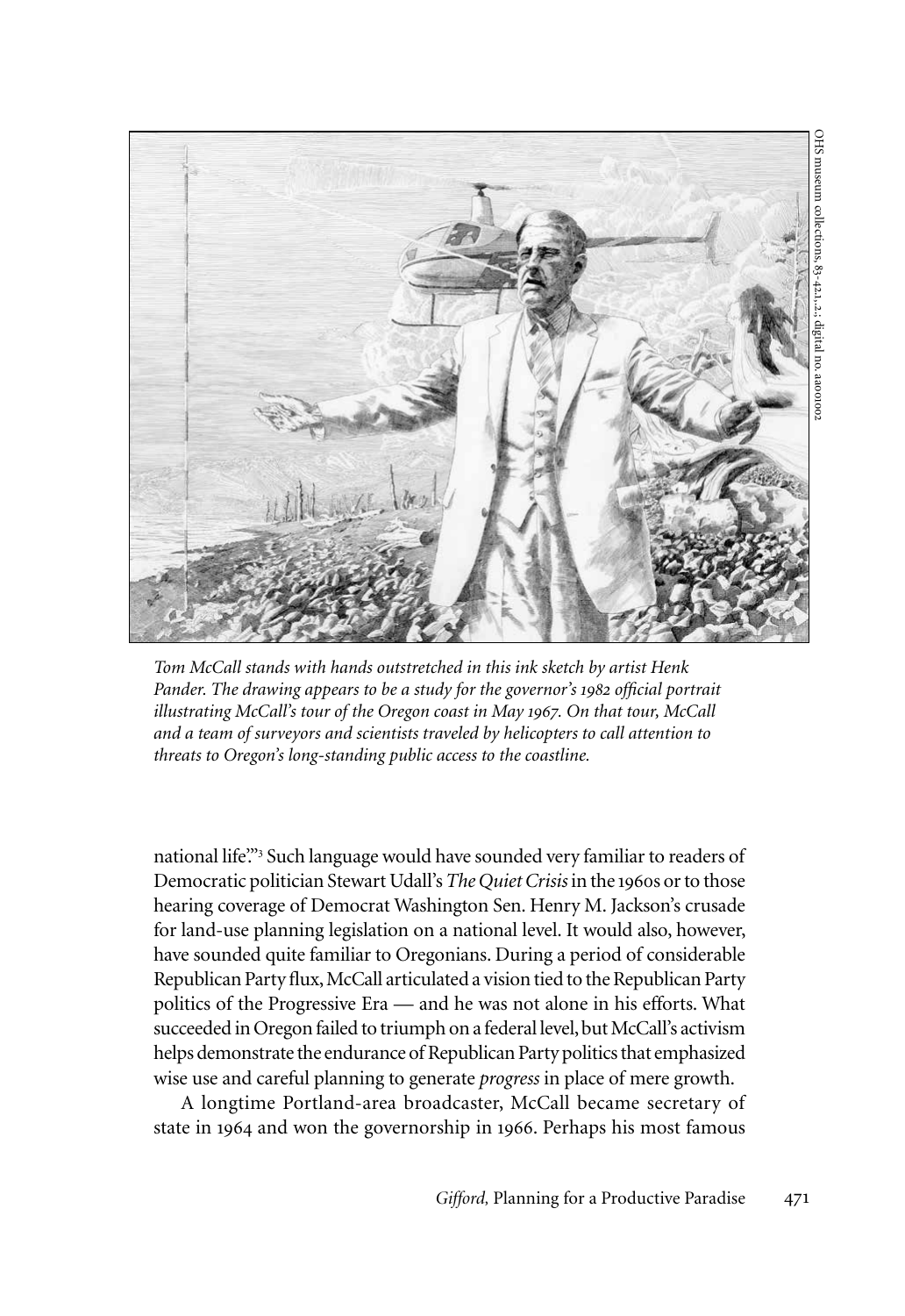An **Old Friend** for a **New Task** 

## **Tom McCall** for **Secretary of State**

Republican

*As illustrated by this campaign pamphlet, when McCall became Secretary of State in 1964, he was already well known by many Portland-area residents for his work in news broadcasting.*

utterance came in 1971, when he informed CBS News reporter Terry Drinkwater in a nationally televised interview that tourists should "come and visit [Oregon] again and again. This is a state of excitement. But for heaven's sake, don't come here to live." Some state business leaders were displeased with their largerthan-life governor's very public pronouncement. McCall later reflected that he knew he was "impugning Western hospitality, which is equated with God and motherhood," but as his biographer Brent Walth aptly concluded, he did not care — he wanted to shock people, and he succeeded.<sup>4</sup> More importantly, however, McCall's infamous statement represented a more flamboyant articulation of the impulse that led him to rename the economic development report. McCall was deeply concerned that the path of unbridled growth would despoil his beloved Oregon and the nation as a whole. An advocate of enlightened planning, McCall saw Oregon as a testing ground for policies that could become national standards. His was not a politics of preservation in the sense eventually adopted by many in the movement we would label "environmentalist" today. Rather, McCall's environmental politics trace a remarkably straight path from Theodore Roosevelt's Pro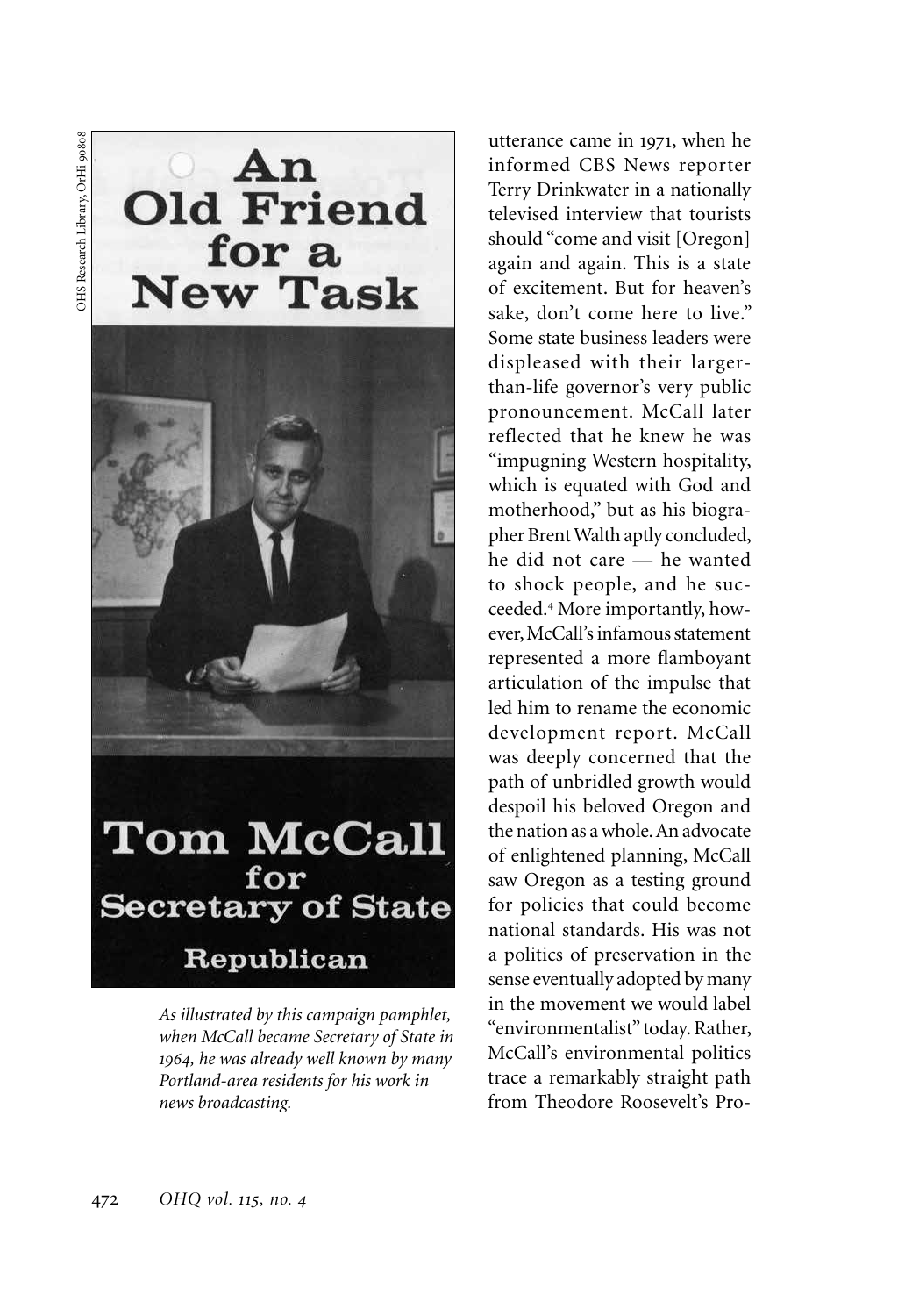gressive Era ideals, situating natural resources at the heart of governmental planning.

McCall was not alone in his party. The Nixon years were also the years of the Clean Air and Water acts, the foundation of the Environmental Protection Agency (epa), and governmental cooperation in observing the first Earth Day. Russell Train, an environmental activist, Executive Office adviser, epa administrator, and a self-described "moderate conservative," convinced the president that "quality of life" issues captured the interest of a growing swath of the electorate and could be used as a unifying force. Nixon's environmentalism was therefore based in political considerations rather than personal commitment. Train's commitment to environmental activism, however, displays the potential that existed in the 1970s for Republican — even conservative Republican — political philosophy to follow an environmental track:

To my mind, to oppose environmental protection is not to be truly conservative. To put short-term financial gain ahead of the long-term health of the environment is a fundamentally radical policy, as well as being unethical. Conservation, which is essentially no more and no less than protection of the natural capital with which we have been endowed, should be seen as truly conservative.<sup>5</sup>

Train's allusion to "protection" of "natural capital" resonates with McCall's environmental philosophy of preservation for use and provision for the future. Ultimately, the environmental vision of Republicans such as McCall and Train fell by the wayside. Nixon's successors determined that the negative political effects of conservation advocacy outweighed the positive potential, closing the final window of opportunity for Progressive-style Republican environmental politics.

Progressive Era Republicans living at the turn of the twentieth century recognized the finite characteristics of the American landscape. Republican leaders were living in an age characterized by historian Frederick Jackson Turner's 1893 proclamation of the "end of the frontier." Theirs was an age of limits, much like that McCall and others would encounter by the early 1970s. While restrictions stimulated expansionist tendencies such as imperialism, they also engendered deep interest in preserving America's resources. Gifford Pinchot, the pioneering American forester, politician, and Roosevelt ally, observed in 1904 that public lands policy should rely on an understanding of the "inter-dependence of its various parts, such as irrigation, forestry, [and] grazing." In efforts to understand the "best use" of the landscape, Pinchot declared, "knowledge is becoming a principle of action, with the conception of permanent settlement at its base." Pinchot's inclusion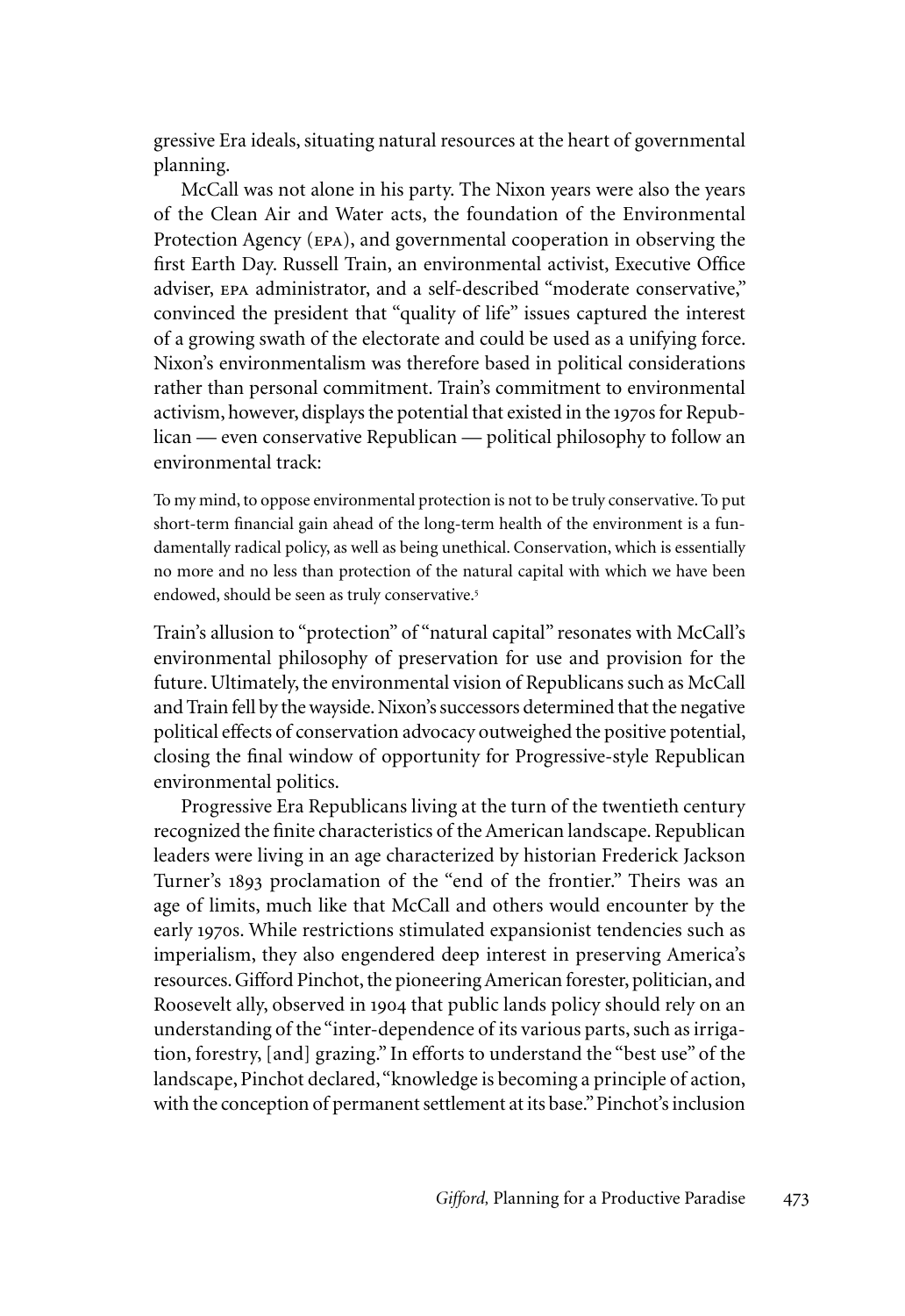

*Gifford Pinchot, pictured here in about 1910, was the first chief of the U.S. Forest Service. A leading ally of President Theodore Roosevelt, Pinchot was perhaps the most prominent conservationist of the Progressive Era.*

of settlement as a goal is significant: Progressives recognized wise utilization of the nation's resources as a path to more efficient growth within the means nature provided. Quality produced progress. Efficiency required planning. University of Wisconsin economist Richard T. Ely defined conservation as "the preservation in unimpaired efficiency of the resources of the earth." As Roosevelt put it in 1909: "The same measure of prudence demanded from [a businessman] as an individual, the same measure of foresight demanded from him as an individual, are demanded from us as a nation."<sup>6</sup> Progressives balanced their faith in expertise with a commitment to overturning entrenched political interests, and in this realm Oregonians played a leading role. Oregon Progressives such as William U'Ren pushed for citizen involvement through tools including the initiative, referendum, recall, and direct primary elections — a package of

reforms that became known as the "Oregon system."<sup>7</sup> According to the philosophy, experts should undertake planning, but citizens should enjoy a transparent view of its operations, with ample opportunities to make their voices heard.

Many historians of post–World War II environmentalism have articulated a firm line of division between the conservation of the Progressive Era and the environmentalism that emerged from rising concerns about quality of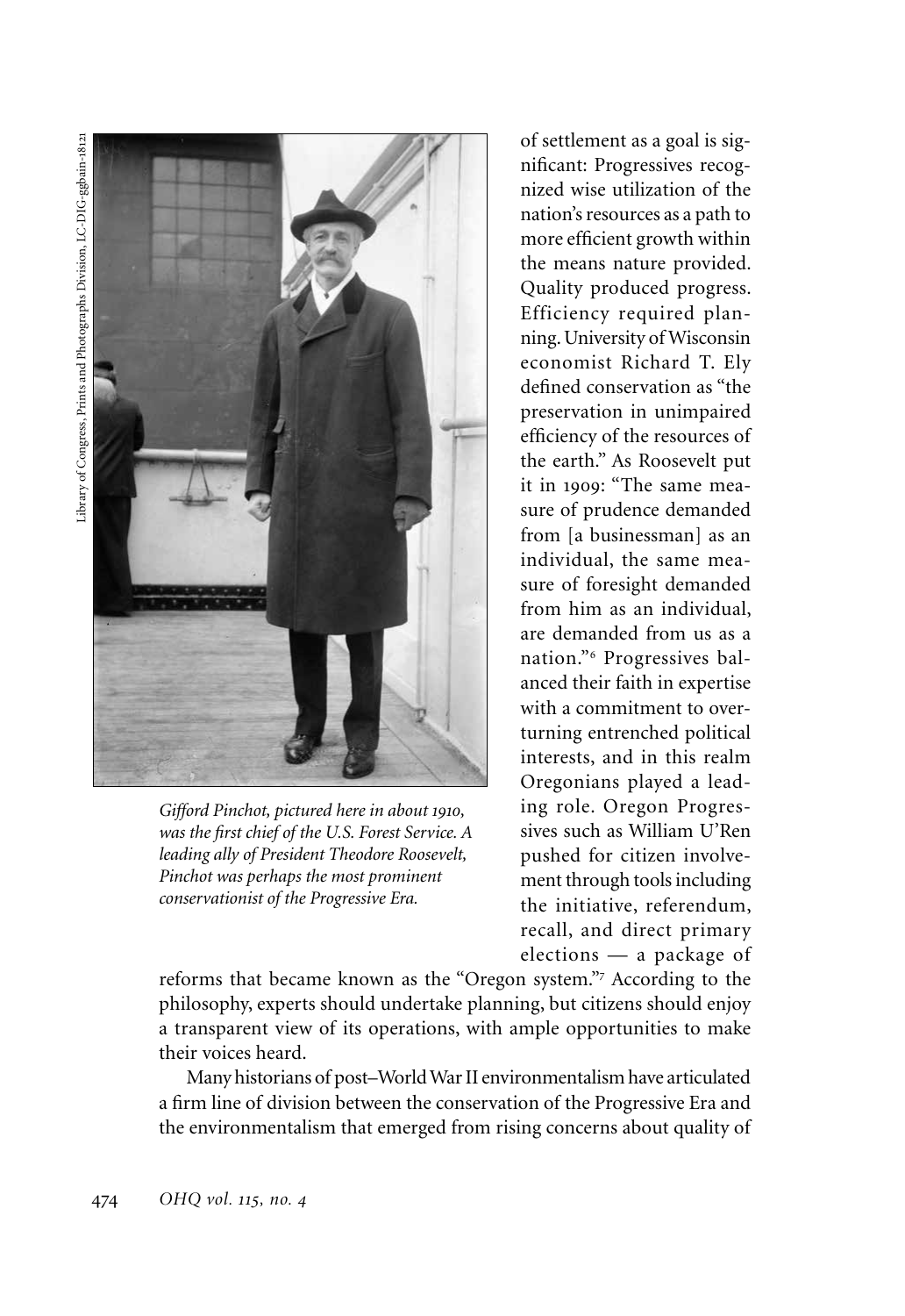Library of Congress, Prints and Photographs Division, LC-DIG-ppmscaibrary of Congress, Prints and Photographs Division, LC-DIG-ppmsca-37577

life during the 1960s. *Conservation* addressed issues of production, focusing on efficient use of resources, while *environmentalism* is related to consumption — a growing concern about the potential negative effects of rising standards of living.<sup>8</sup> Char Miller's biography of Pinchot, however, traces the development of the forester's conservation thinking from wise management toward growing awareness of the myriad connections between the environment and human health. Even at the height of his resource-focused "conservationist" stage, Pinchot favored "the greatest good, for the greatest number, *for the longest run* [emphasis added]."<sup>9</sup> A sustainable approach toward managing the nation's resources produced quality of life, through both the human health that a thriving environment fostered and the resources it could continue to provide American citizens.

McCall's activism also complicates the notion of a



*In this 1919 photograph, Theodore Roosevelt stands at Glacier Point in Yosemite National Park. Roosevelt recognized that the resources of even such expansive western landscapes were finite.*

firm line of division between "conservation" and "environmentalism." For McCall, the phrase *quality of life* had real, material ramifications, not just for consumers but also for those seeking to productively manage the Oregon landscape — Oregon could not exist for McCall without both production and consumption. While McCall did not ignore consumerist arguments, he was concerned above all with "wise use" of a very different nature than that promulgated by the Sagebrush Rebels of the late 1970s and early 1980s, who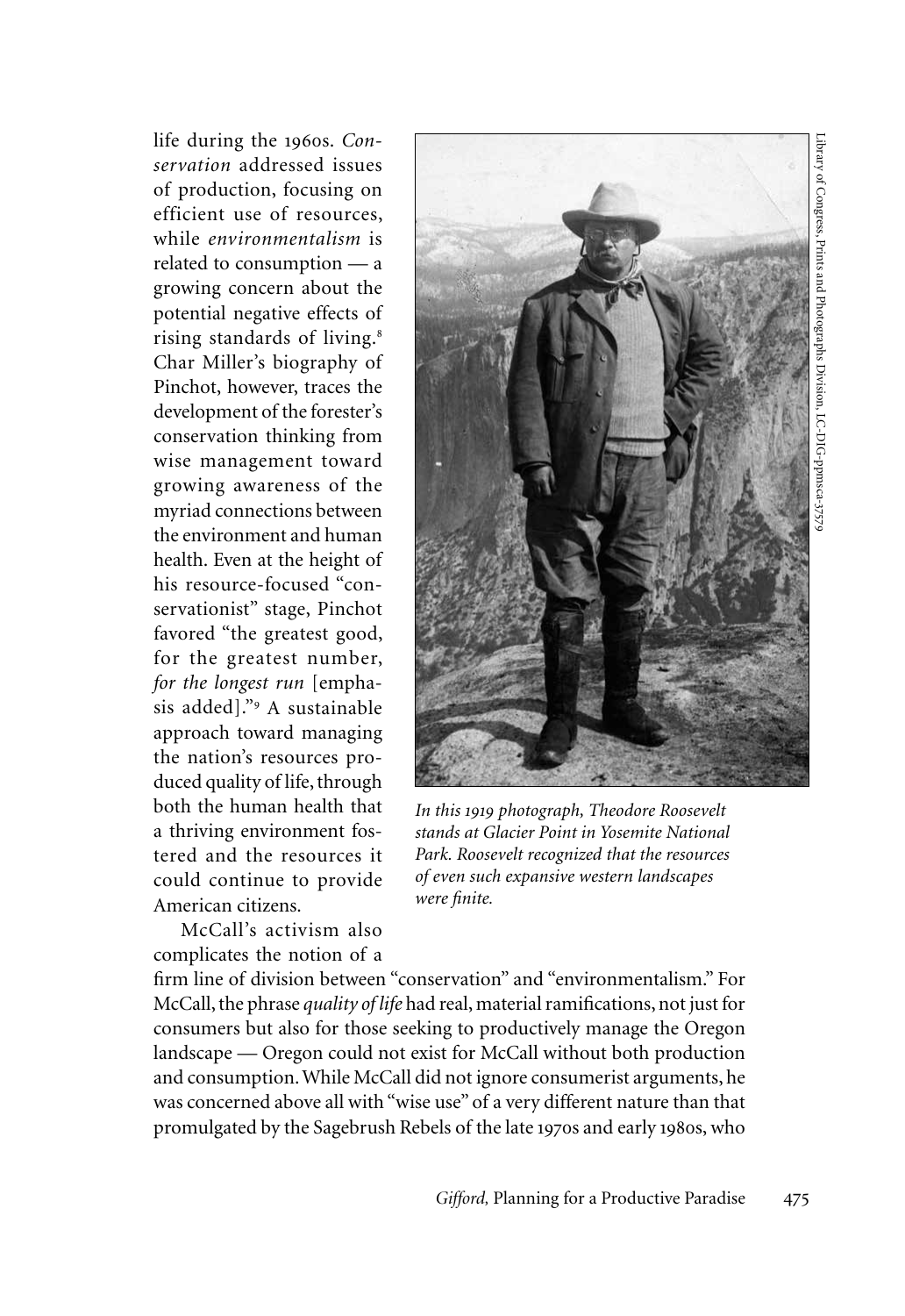

*McCall and then-Secretary of State Clay Myers (far left) campaign for the Bottle Bill in 1970, aiming to reduce litter in Oregon. The bill passed the following year and was the nation's first deposit-and-return program for recyclable cans and bottles and one of many environmental and resource management policies advocated by McCall's administration.*

argued that, in the words of historian Brian Allen Drake, "nature existed to be utilized for individual profit."<sup>10</sup> Quality of life, in McCall's vision, was a product of the land. An ideology of use that included recognition of the land's inherent value was central to producing urban areas hospitable to the burgeoning technology field, stable agricultural production on the state's richest farmland, landscapes with tourist potential, fisheries capable of sustained production, and even timber resources that would be here for future generations. As usual, McCall stated his position most colorfully and succinctly: "someone once said that I would take the milk out of the mouths of children, rather than the money out of the fish hatchery. But you know, it's the fish hatcheries that put the [milk] *in* the mouths of the children."<sup>11</sup> In other words, conservation drove the economic engine of the state. That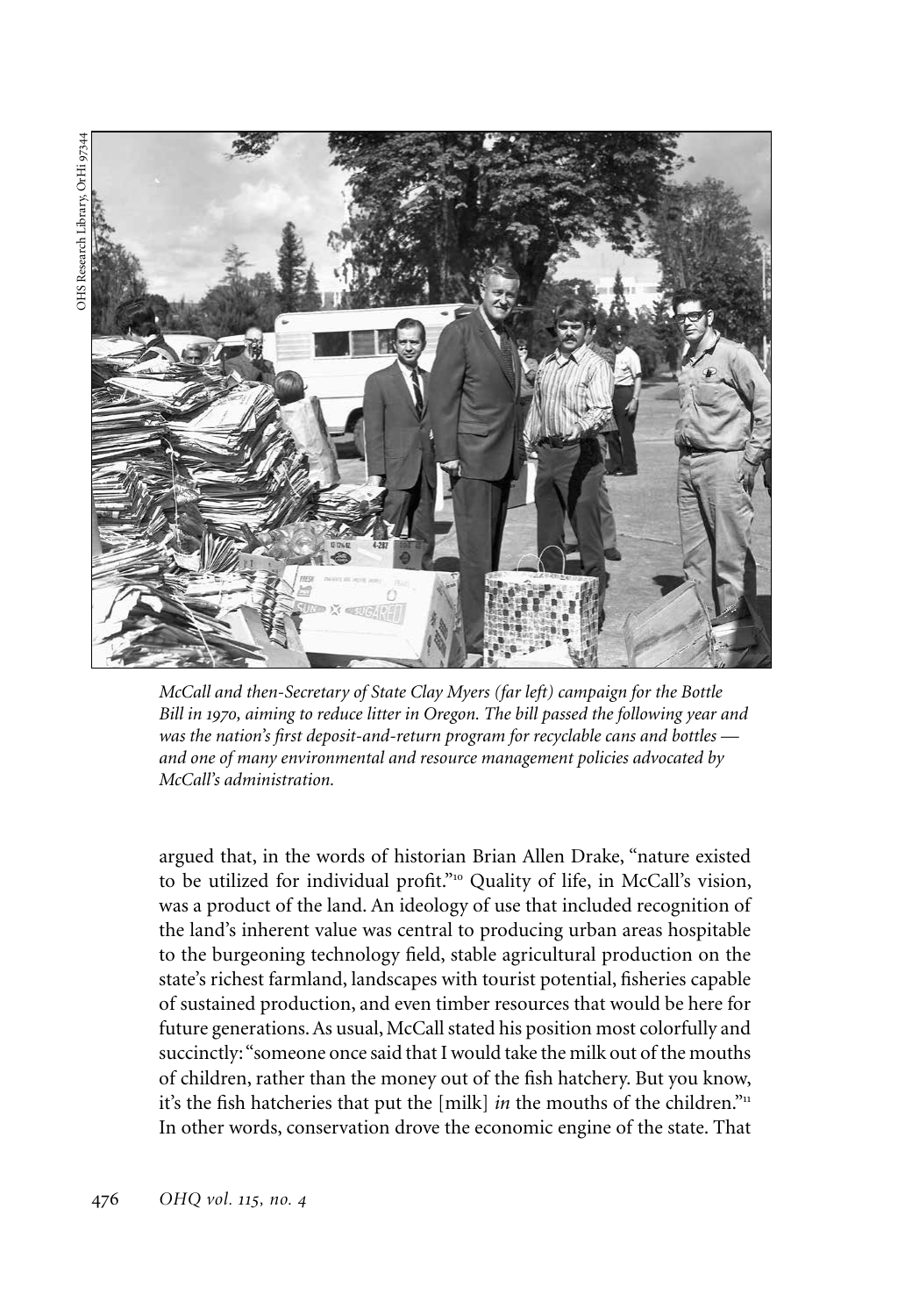belief was evident most clearly in the work McCall did to successfully enact Oregon's strong land-use planning legislation.

McCall was not alone in his advocacy of the productive value of the Oregon landscape. From a second-generation dairy farmer to a cannery union organizer to a young attorney who grew up in a Washington farming community, key proponents of land-use planning were people who understood the land as a productive entity. The land-use campaign's genesis was in concerns about the future productive potential of the fertile Willamette Valley, and its strongest support post-passage came from 1000 Friends of Oregon, an organization founded first and foremost to ensure that shortterm development interests did not triumph over long-term economic and quality-of-life goals.

Key to understanding McCall and the other major supporters of land-use planning in Oregon is recognition of the false dichotomy between "nature" and "human" that historian William Cronon has so aptly addressed. "Only people whose relation to the land was already alienated," Cronon writes of some urban elite "wilderness" advocates, "could hold up wilderness as a model for human life in nature, for the romantic ideology of wilderness leaves precisely nowhere for human beings to actually make their living from the land."<sup>12</sup> McCall could tilt toward the romantic, and certainly he envisioned Oregon as an example of national renewal, a model of improved governance, care for the environment, and sustainable progress that the rest of the nation should emulate. But McCall was also a child of the western landscape, reared on a central Oregon ranch and deeply aware of the necessities of production. For him, there was little alienation from the land. Oregon — and more broadly, the nation — had been entrusted to its citizens. Proper stewardship meant proper use, and proper use meant conservationist politics for the late twentieth century.

McCall and his administration advocated a wide array of environmental and resource management policies, from clean-up of the Willamette River system that flows through Oregon's most densely populated corridor to the state's groundbreaking 1971 Bottle Bill, which imposed the nation's first deposit-and-return program for recyclable beverage cans and bottles. Oregon environmental politics benefited from strong advocacy within both parties' leadership. Oregon state treasurer and future Democratic governor Bob Straub advocated similarly forceful protection of the state's natural resources, at times successfully challenging McCall to adopt more strident proposals or to reverse questionable decisions. While environmental policy was decidedly a team effort, McCall's unique charisma became a factor in generating policy success.<sup>13</sup> Perhaps the most contentious and long-lasting accomplishment of McCall's environmental activism is land-use policy, and in particular the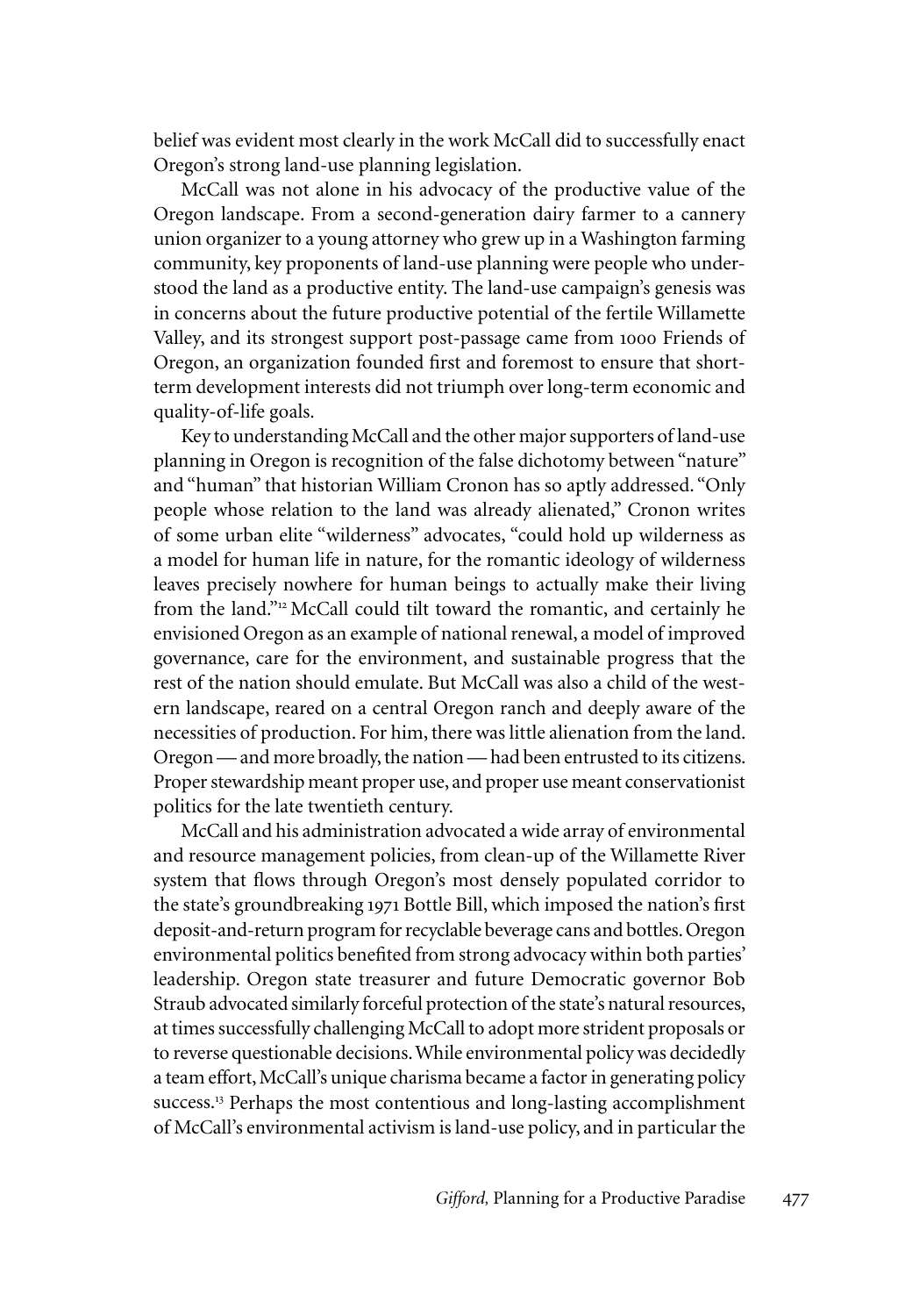1973 passage of Senate Bill 100, which generated an unprecedented system of statewide planning. The fight for this legislation provides an ideal lens for examining McCall's long-range perspective and conservationist vision. Contrasting the fate of sb 100 with contemporaneous - failed - federal attempts to inaugurate comprehensive land-use planning demonstrates the strengths and limitations of applying McCall's approach on a national level and helps identify the effect of changing political and economic factors on environmental legislation. The debate over land use in Oregon was in part a debate about scale: Who should exercise control, over what components of a land-use policy, and at what level? Questions of scale continue to animate the discussion surrounding land-use planning in Oregon. The events leading to passage of sb 100 illustrate how putatively conservative positions regarding devolution of responsibility to the lowest practical level of government and Progressive-style notions of citizen involvement challenged and sometimes triumphed over aspirations for higher-level government control. sb 100 embodied cross-partisan, progressive policy with a Republican flavor — much like its leading proponent.

McCall's legacy of environmental activism pre-dated his first successful election campaign in 1964. As a reporter for KGW-TV, Portland's NBC affiliate, he was instrumental in reporting the 1962 documentary *Pollution in Paradise*, a trailblazing commentary on the proliferating dangers to Oregonians' ways of life from air and water pollution. McCall's reporting, undertaken mostly off-camera in his familiar stentorian voice, promoted a conservationist vision of wise use. This was not preservationist advocacy; McCall, fellow presenter Richard Ross, and a whole host of state and industry officials ranging from Oregon State University scientists to Gov. Mark Hatfield, advocated carefully planned use of natural resources to both generate income and sustain the environment for future generations.

The debate over land-use policy in Oregon during the 1960s and 1970s took place in a context of several successive waves of growth. World War II inaugurated a tremendous surge of population, generating 18 percent growth between 1940 and 1945 as Americans traveled from all over the country to work in the Portland metropolitan area's shipyards. Many of them stayed, producing a 40 percent growth rate over the course of the 1940s as soldiers returned and started families that augmented the new migrants' burgeoning numbers. During the 1950s, Oregon's population rose by 16 percent, a figure exceeded by the 18 percent growth of the 1960s and dwarfed by the 26 percent growth of the 1970s, as migrants seeking to escape the overcrowded environs of California and other regions set down roots.<sup>14</sup>

A few decades before, as Progressive Era reformers had focused considerable attention on urban reforms, including replacing spoils-based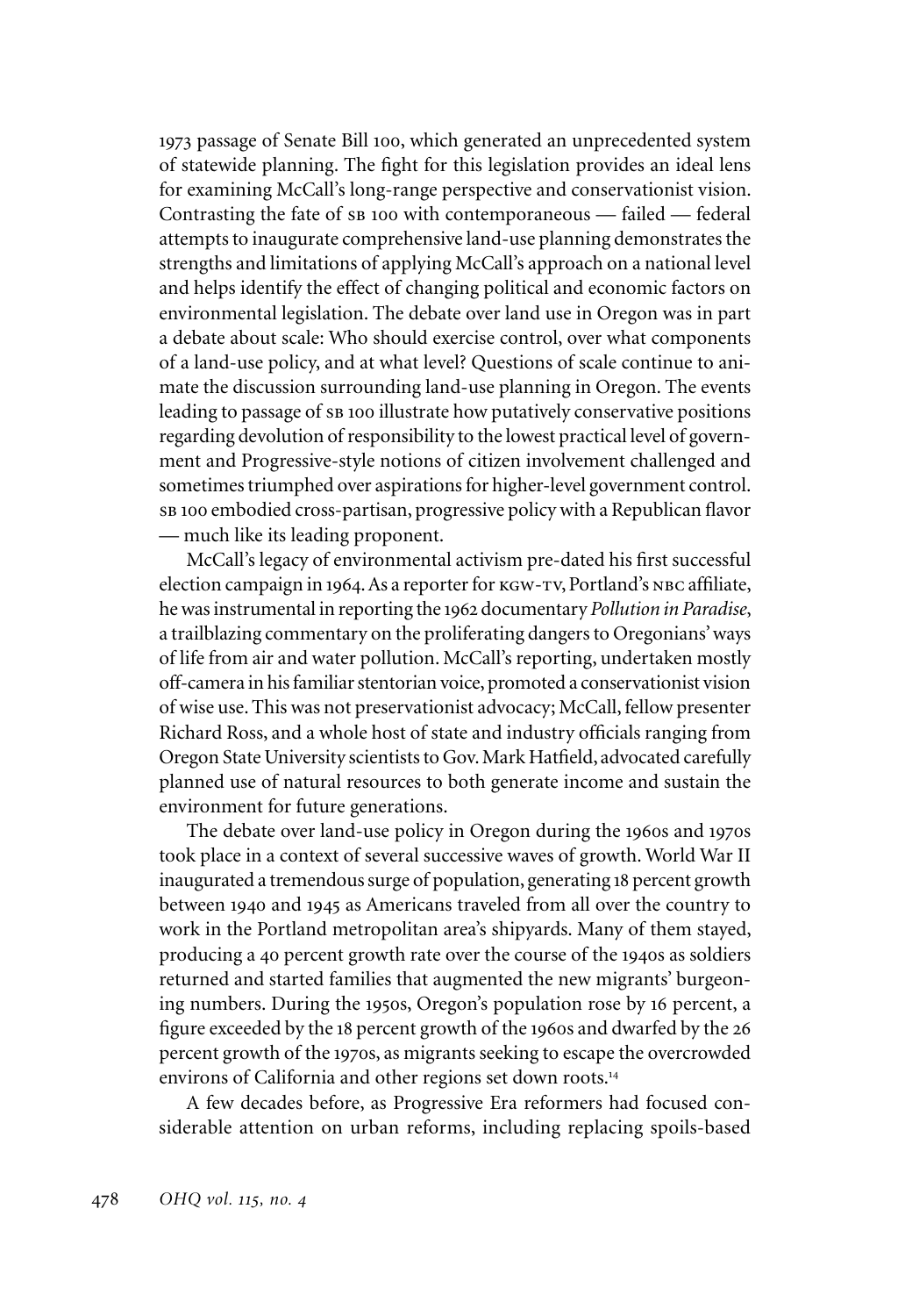machine politicians with nonpartisan city managers and imposing more orderly structures on municipal departments, zoning laws also became an important method for extending order to geographic landscapes. Oregon granted cities the authority to develop plans and land-use regulations in 1919 and 1923. Following an unsuccessful referendum in 1920, the City of Portland approved a simple zoning ordinance in 1924. In 1947, the state extended regulatory authority to counties as well as cities. While zoning protected existing land users from the nuisance of potentially incompatible uses, it failed to provide guidance regarding such important issues as timing, conservation of infrastructure, and broader regional planning.<sup>15</sup> In Oregon, zoning and planning regimes before the late 1960s were voluntary. Zoning existed primarily in cities, and what limited rural zoning existed allowed such "recipes for sprawl" as subdivisions divided into five-acre parcels.<sup>16</sup>

Recognizing the problems posed by increasing sprawl, a Republican dairy farmer and county planning commissioner from the southern Willamette Valley's Linn County initiated and doggedly pursued the course of organization and study that would lead to sb 100. As the story goes, Hector Macpherson, Jr., drove past his neighbor's farm one day in the late 1960s and noticed a Caterpillar tractor turning over the soil. "What ya plannin' to grow here?" he shouted out the window. "Houses," replied the tractor driver. Apocryphal or actual, the story is essentially true: Macpherson could see a future of conflict and discord in the Willamette Valley's expanding subdivisions and the shrinking acreage of some of the most productive farmland in the nation. On one occasion, he later recollected, he received a telephone call from a couple who asked him not to spread manure on a section of his land located next to a church the week before they were to be married. "I saw I was going to need protection," he concluded, "if I was going to maintain my dairy farm."<sup>17</sup>

The first steps toward more comprehensive land-use legislation stemmed from concern over just the sort of problem Macpherson diagnosed. Between 1961 and 1967, Oregon took limited legislative action to set farmland tax rates by land rental values, rather than by comparative sales data, in an effort to separate valuation of the land's productive capacity from demand for suburban development. A 1967 conference asking the question "The Willamette Valley: What Is our Future in Land Use?" helped spread awareness of increasing stresses on the valley in particular.<sup>18</sup> Oregon's Legislative Interim Committee on Agriculture responded by developing Senate Bill 10, the state's first mandatory planning legislation. Strongly supported by McCall, farmers, and key Republican leaders, SB 10 made Oregon the second state in the nation to require all cities and counties to develop planning guidelines by a certain date — in this case, December 31, 1971. Those fail-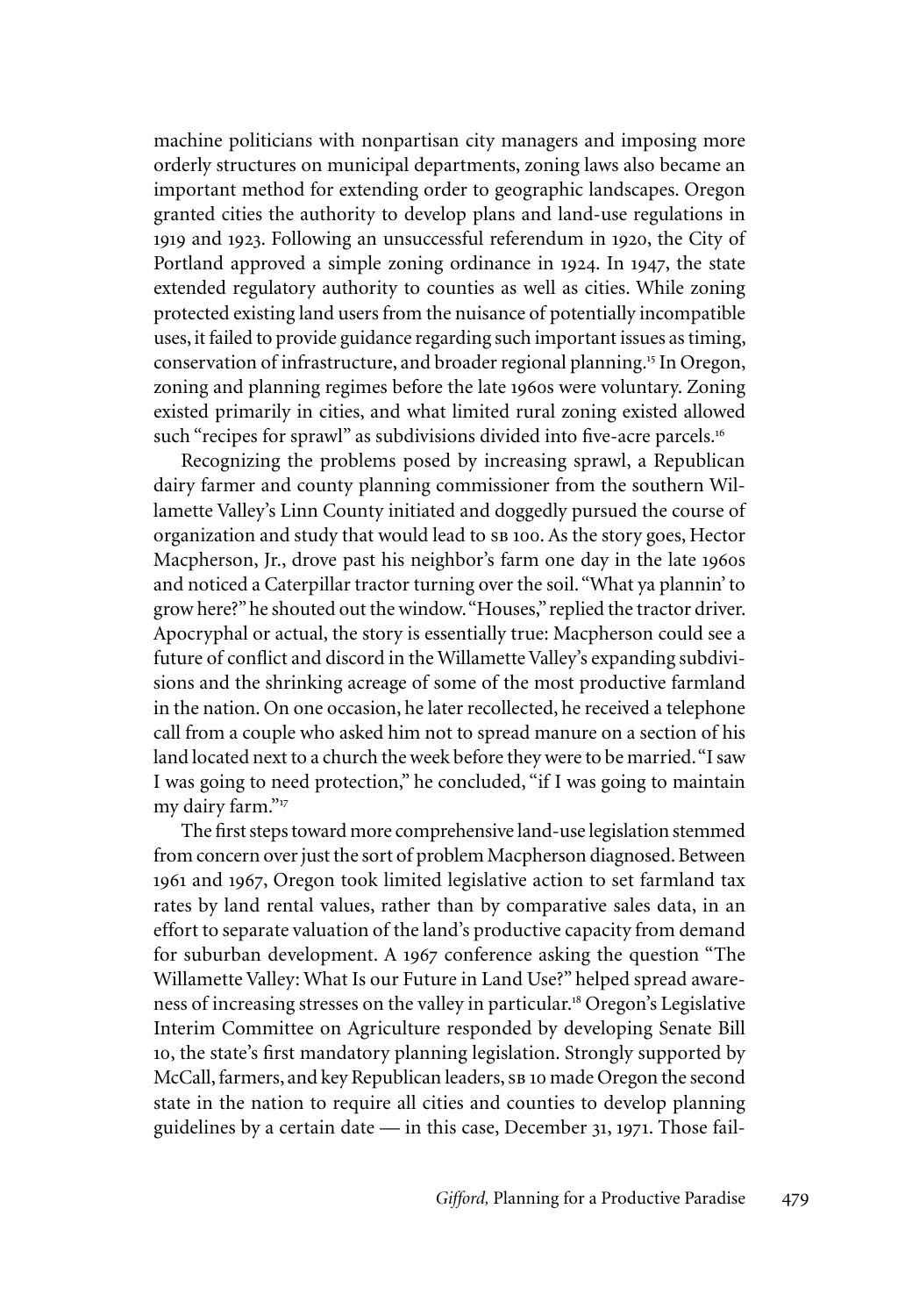ing to submit plans by the deadline would have a plan imposed on them by the state executive.<sup>19</sup>

Still, SB 10 left significant gaps in the state's ability to adequately provide a comprehensive vision for land-use planning. No funding was provided for enactment of the legislation, and the state encountered difficulties in securing compliance from counties and municipalities. Even so, by January 1973, eighteen of Oregon's thirty-six counties were in compliance with sb 10. Seven others were deemed to be "making good progress," and the Local Government Relations Division recommended their deadlines be extended. The division recommended additional action in the case of the remaining counties, although none were labeled as completely intransigent. The regulating body deemed the vast majority of Oregon cities to be in compliance; the few localities rated as wholly noncompliant tended to be small cities, often recently incorporated and containing fewer than 300 people.<sup>20</sup>

A pair of significant new Willamette Valley projects helped to demonstrate sb 10's limitations. In late 1971, an enormous proposed development southwest of Portland and across the Willamette River from Wilsonville illustrated Oregon's need for intergovernmental environmental and comprehensive planning. The 477-acre Charbonneau District included a village center, churches, stores and professional buildings, schools, a golf course and leisure center, and 2,000 homes for well-heeled exurbanites. Located on prime agricultural soils and linked to Wilsonville by Interstate 5, district plans showed construction on a potential landslide zone next to the river, and development that would likely disrupt research at Oregon State University's nearby Agricultural Experiment Station. Waterfront development would destroy the potential for public foot or bicycle paths between planned and extant state parks, and the new neighborhood was likely to raise surrounding farmers' property values, leading to increased property taxes. Charbonneau developers had, however, planned the district in accordance with all sb 10 guidelines.<sup>21</sup> Between 1969 and 1972, 15,000 acres of Willamette Valley farmland were subjected to development.<sup>22</sup>

In Macpherson's backyard, a large mall construction firm had plans to build a 650,000-square-foot shopping complex covering over 100 acres of land at the intersection of Interstate 5 and Highway 34. The request came in early 1972, just following completion of the Linn County Planning Commission's comprehensive plan for sb 10 compliance. While regional leaders harbored few objections to the basic concept, the mall's suggested placement violated the county's new plan. The construction firm's directors explicitly wished to build away from cities and "core area traffic congestion." The comprehensive plan, however, called for any intensive development to be located in or adjacent to cities for aesthetic reasons and to avoid increased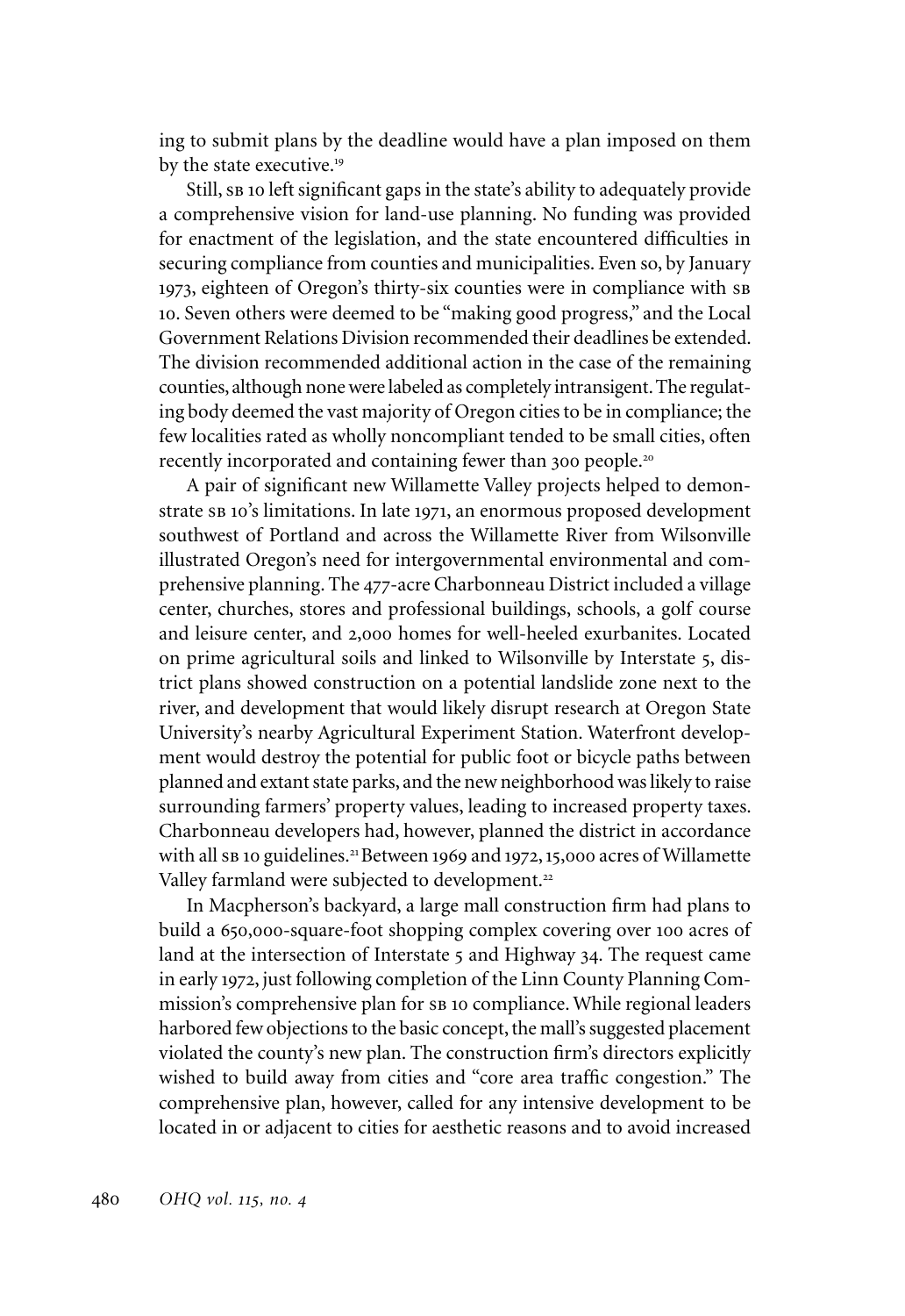

*A September 15, 1971,* Oregonian *article titled "New Community to Cost Millions" featured Charbonneau, a planned residential community near Wilsonville. Although Charbonneau's planners observed SB 10 guidelines, the 477-acre project was situated on prime Willamette Valley farmland and raised a series of concerns about traffic and land-use conflicts.*

costs associated with running utilities and expanding road networks for a large retail site outside the extant urban area. County leaders' reasonable desire for retail growth conflicted with a county plan on which the ink was scarcely dry. Without a more comprehensive state planning regime, there was no higher authority to which opponents or, for that matter, proponents could turn.<sup>23</sup>

As Oregon officials contended with the likes of Charbonneau and the Linn County shopping complex, questions of growth animated an increasingly robust discussion on the national stage. Richard Lamm of *The New Republic* noted in 1971 that the history of the United States had been a story largely of unrestrained growth. Now, however, the conventional wisdom that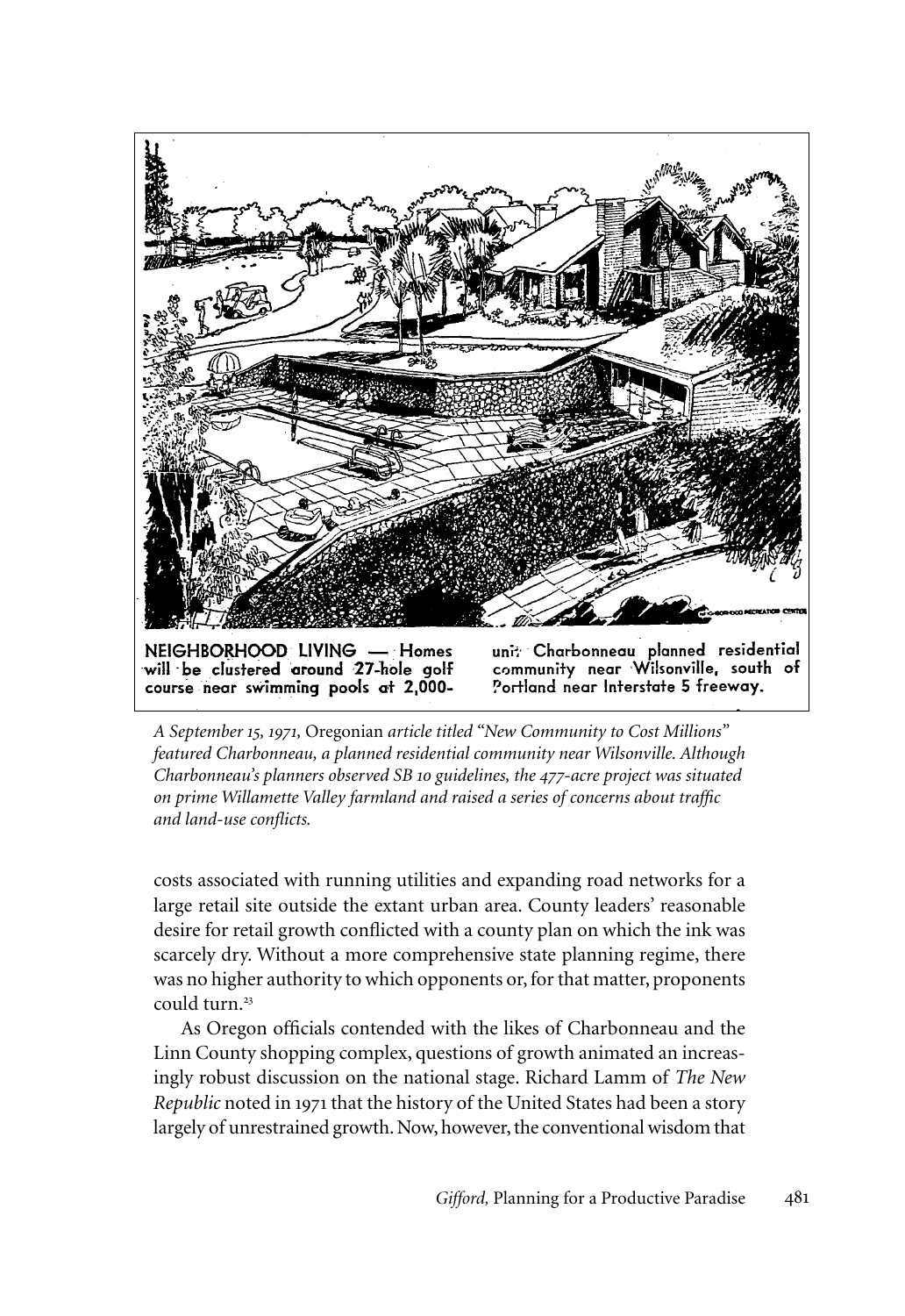growth represented an unequivocal good was coming into question — and he presented McCall's renaming of the Oregon Department of Economic Development publication as one indication. Nonetheless, he presented a wide range of evidence indicating the hazards of unbridled growth — and increasing recognition among American policy makers that growth was a serious issue. The "economies of scale" principle, for example, was operating in reverse in many American municipalities, as per-capita rates for providing local services became *more* expensive in cities with populations over 100,000. Population growth was receiving attention from the very top echelons of government, forming one point of concern in a summer 1970 president's report on national goals — titled, appropriately, "Toward Balanced Growth: Quantity with Quality." The Nixon administration's National Goals Research Staff concluded that while the United States faced little danger from a population explosion, American cities would become increasingly overpopulated without careful planning — namely, pursuit of policies encouraging internal migration and directing new growth toward more sparsely populated rural areas.<sup>24</sup> Importantly, however, seemingly broad consensus for addressing problems of growth masked enduring differences of opinion about the efficacy of governmental control, especially at the federal level. Barry Goldwater, a Republican Arizona senator and conservative stalwart, signed on as cosponsor of a congressional joint resolution favoring zero population growth in 1971.<sup>25</sup> Nevertheless, he and others concerned about negative impacts of growth viewed zoning and land use regulations as violations of private property rights and believed imposition of such restrictions by federal agencies represented an overreach by governmental authority. Over the course of the 1970s, Goldwater and others would decry them as such.<sup>26</sup>

On a more local level, other states noticed and were intrigued by SB 10. In 1972, for example, McCall received a request from Democratic Arkansas governor Dale Bumpers for information about land-use planning activities in Oregon, and McCall's office replied with an outline not only of what had worked under SB 10 but also of the state's proposed next steps.<sup>27</sup> Bumpers was one among many state and local officials beginning to voice concerns about growth; the *New York Times* reported in 1971 that states ranging from Florida to California were becoming wary of population and urban expansion. Even traditionally pro-development organizations were growing alarmed. Director Dean McKellep, the former director of the San Jose, California, Chamber of Commerce, worried, "I look on this [San Jose] becoming a second Los Angeles . . . and if that isn't doom, I don't know what it is. We are victims of our own success."<sup>28</sup> McCall's vision for Oregon as a testing ground for the rest of the country was apparent. He referred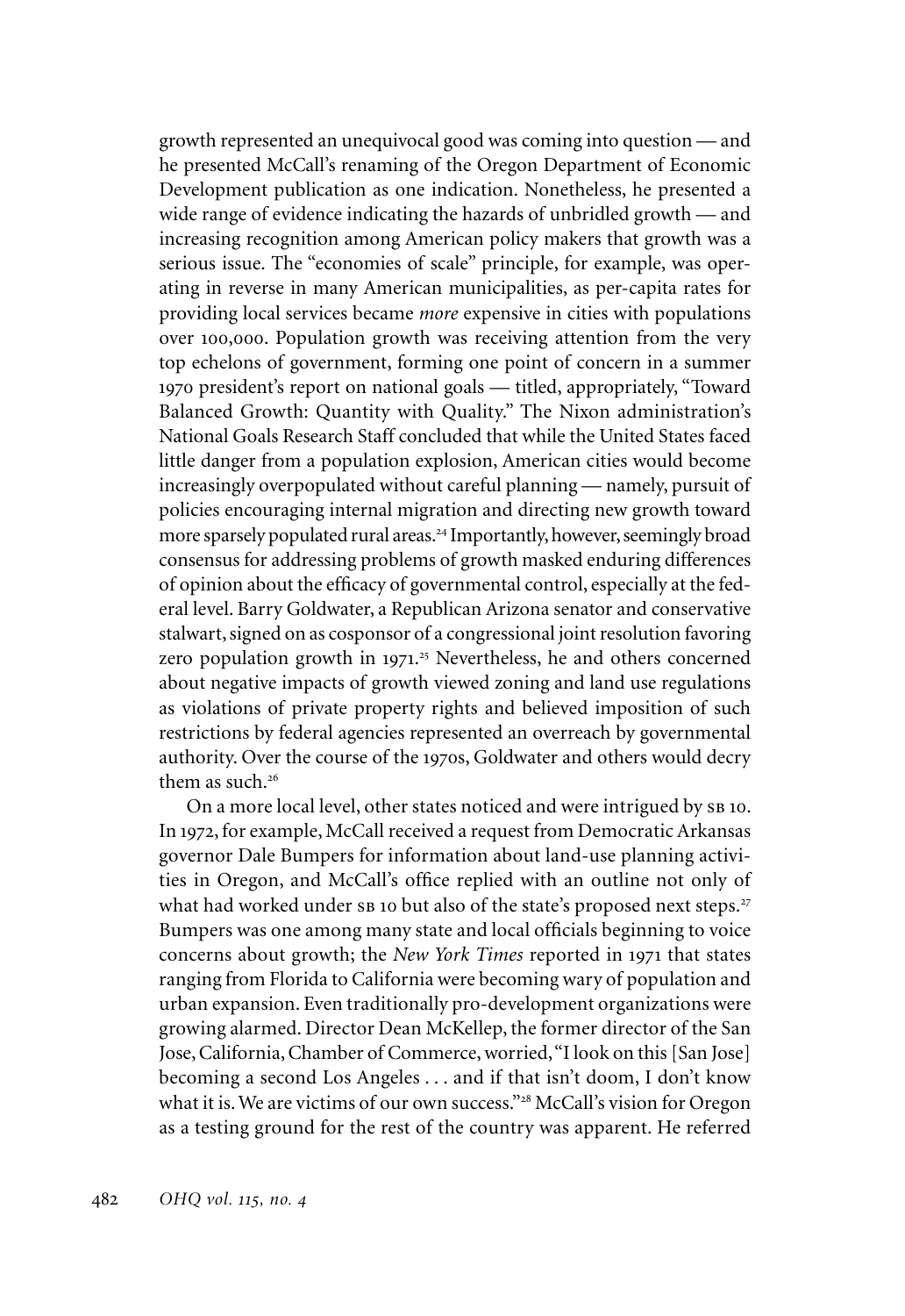to his environmental policy agenda as the "Oregon story," informing a National Symposium on State Environmental Legislation in March 1972 that this "Oregon story is one which reflects a continued determination that while we serve man and his economic needs, we will also serve the needs of our natural resources." McCall was eager to share Oregon's story because "we may help other states and localities with ideas useful to them in furthering prudent natural resource management."<sup>29</sup>

SB 10 opponents attempted to overturn the legislation via referendum in 1970, but both land-use reform and its most visible champion won the imprimatur of the Oregon electorate. Fifty-five percent of voters expressed support for sB 10 and nearly 56 percent for Tom McCall, who campaigned on a platform urging additional planning legislation. Despite such victories, legislative opponents of comprehensive land-use planning continued to hold significant sway. Macpherson was elected to the state senate in 1970, and on taking office found no other legislators working on land use. He proposed a joint commission to study future policy development but was denied funds by Senate president John Burns, a conservative Portland Democrat. Macpherson went to McCall's office for aid, finding his strongest ally in Bob Logan. Logan helped Macpherson find logistical support and federal funds to organize an informal Land Use Policy Committee to suggest improvements to sB 10 under Macpherson's direction.<sup>30</sup>

Meanwhile, McCall's administration joined forces with the Willamette Valley Environmental Protection and Planning Council, which had established a task force with similar aims called Project Foresight. The project commissioned a 1972 report by San Francisco landscape architect Lawrence Halprin titled "Willamette Valley: Choices for the Future."<sup>31</sup> In a nod to Progressive ideals of citizen involvement, the task force also traveled the state, meeting local citizens in 275 civic and town hall meetings and presenting contrasting scenarios of life with and without planning mechanisms in place.<sup>32</sup> McCall's fifth Conservation Congress, held in November 1972, focused on land-use planning and the recommendations of Project Foresight. The central issue, McCall told his assembled guests, was "whether we can morally justify forcing the next generation to pay the price of a failure of this generation to properly respect the land." Warning that Oregon must not become a haven for "the buffalo-hunter mentality," McCall advocated support for legislation then emerging from Macpherson's committee. SB 10 was a "good interim step," but because county officials quite reasonably put local considerations first, the state needed to "take some heat off local officials" by establishing comprehensive planning procedures.<sup>33</sup>

Comprehensive legislation garnered mixed support from farmers. Macpherson and other activist farmers represented a logical constituency for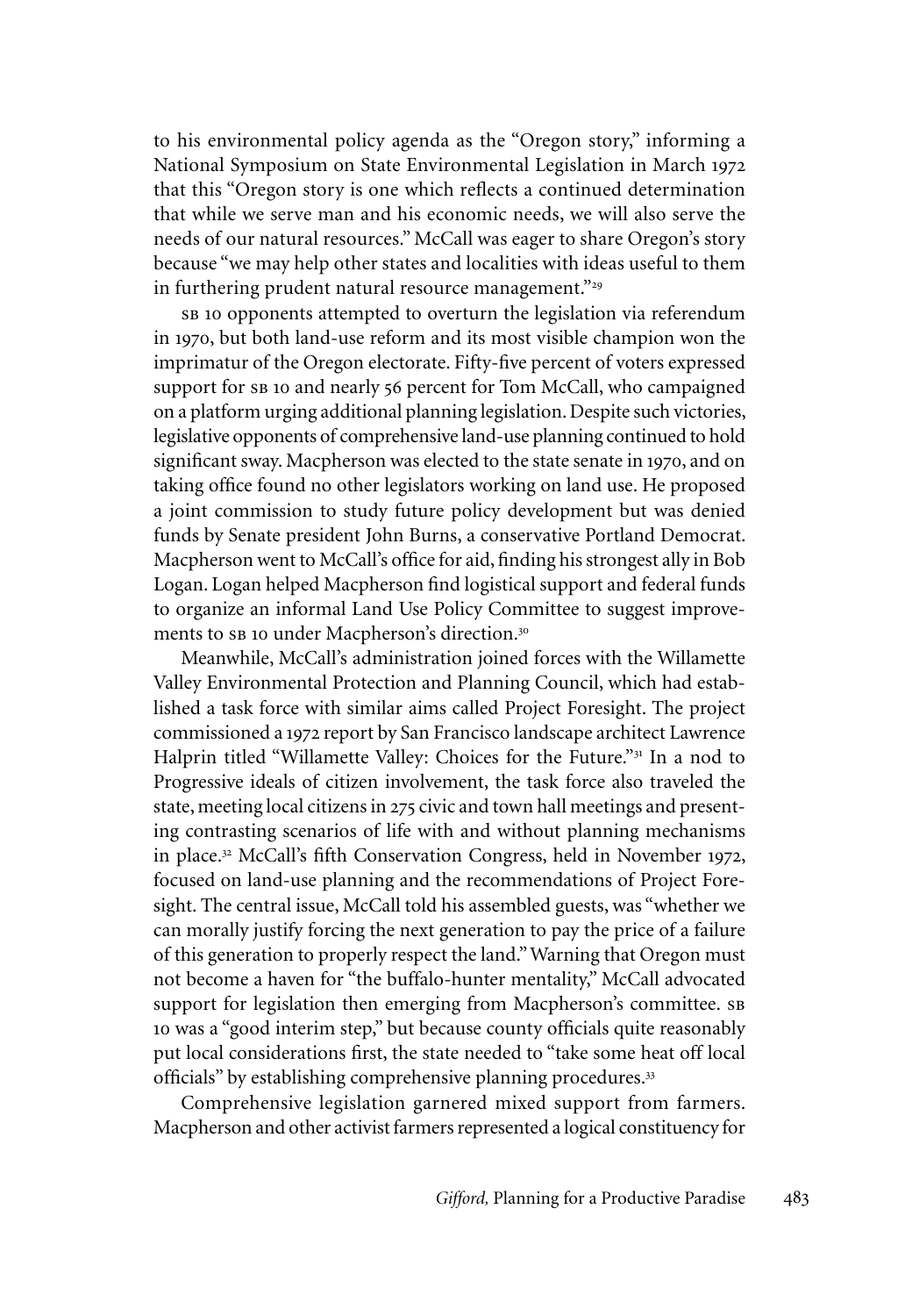

*Lawrence Halprin & Associates' 1972* Willamette Valley: Choices for the Future *examined two future scenarios for the area — one based on then-current development trends and another predicated on introduction of comprehensive land-use planning. This aerial photograph, included in the report, shows the types of growth extending from existing centers in the Willamette Valley.*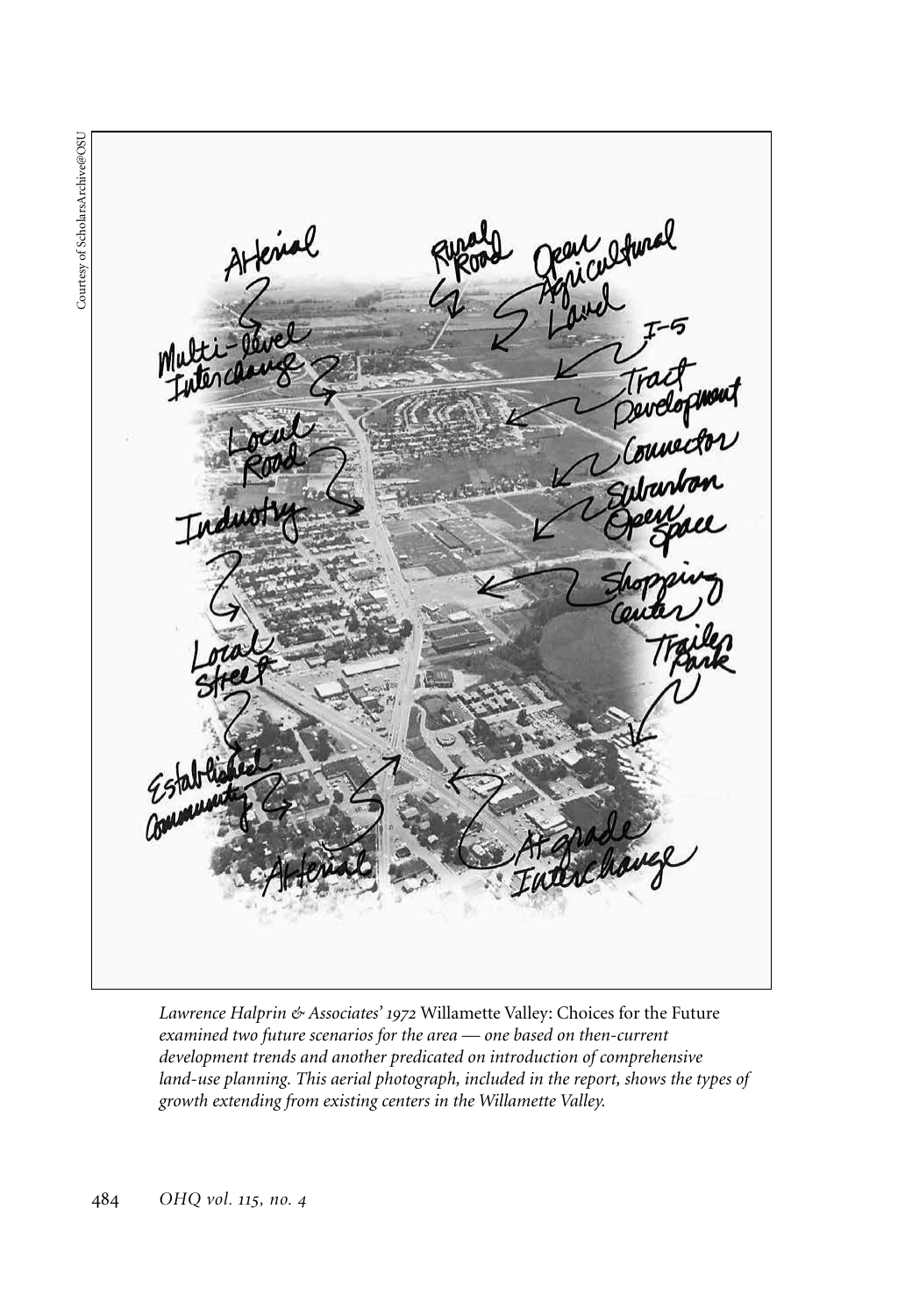land-use planning, and their interest in securing Oregon's agricultural future was widely shared. Smaller farmers, generally represented by the Oregon Grange, tended to oppose planning, while commercial farmers organized under the auspices of the Oregon Farm Bureau were supportive. Concerns about the rapid development of prime farmland for non-agricultural uses joined with other factors — including the types of cultural conflicts Macpherson's manure-spreading woes reflected and, more important, the rising property taxes farmers were facing — to generate support. Adjacent non-agricultural land tended to increase land prices overall, creating situations where high property taxes rendered agricultural use of the land financially infeasible. Opposition, however, could spring from similar grounds. Many small farmers who opposed planning legislation worried that their already marginal livelihoods would become even more compromised by an inability to sell their lands to developers.<sup>34</sup>

McCall and Macpherson enjoyed the company of some important business allies. New industries, such as the fledgling "Silicon Forest" of technology firms nesting in the Portland metro area's Washington County at the time, appreciated the opportunities planning would afford for making informed decisions about factory placement. Even some of the more traditional players in the state's economy appreciated McCall's policies of conservation for use. John Gray, president of Omark Industries, a development firm and saw-chain manufacturer, argued that Oregon environmental regulations had promoted healthy growth, yielding increasing homebuilding permits and below-average unemployment rates. "If you attend your stewardship well," Gray concluded, parroting McCall, "your care will be shown in the color of ink on your balance sheet, as well as in the color and shape of the land around us." Many other developers, large timber firms, and the state's two largest power companies, however, disagreed with Gray's logic and opposed land-use legislation.McCall might rank as Associated Oregon Industries' (AOI) "Livability Governor" for his administration's "cooperation with business and industry, knowing that the health of one [sector of Oregon] is the success of the other[s]," but the organization did not support comprehensive land-use planning.<sup>35</sup> Concerns about property rights, compensation in cases of restricted development opportunities, and preferences for local control exercised decisive sway. Intriguingly, however, aoi hedged its bets, combining opposition to statewide planning legislation with active involvement in composing a list of "critical areas" to be protected under Macpherson's draft legislation.<sup>36</sup> If history proved to be on Macpherson and McCall's side, Oregon industry did not want to be left entirely in the cold.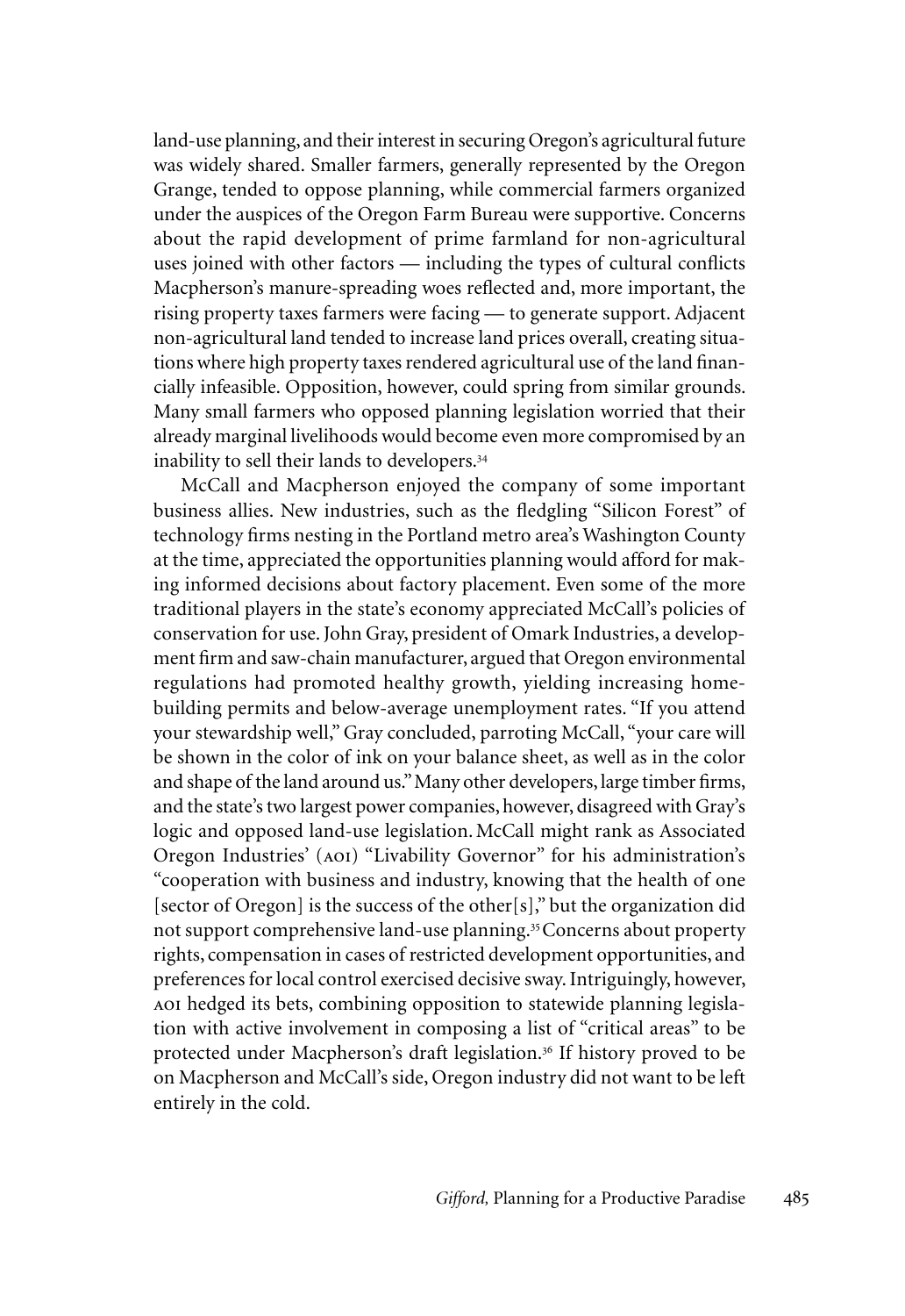With the hard work of preparation complete, McCall stepped to the rostrum in January 1973 and issued a challenge to the Oregon Legislature in predictably flamboyant prose. "There is a shameless threat to our environment and to the whole quality of life — unfettered despoiling of the land," he warned the assembled legislators. "Sagebrush subdivisions, coastal 'condomania,' and the ravenous rampage of suburbia in the Willamette Valley all threaten to mock Oregon's status as the environmental model for the Nation." McCall was careful to cast the debate in statewide context. Just a few weeks prior, the commissioners of central Oregon's Jefferson County had appealed to him for a moratorium on subdivisions, citing out-of-control speculation that was defeating local attempts at rational development. "The interests of Oregon for today and in the future must be protected from grasping wastrels of the land. We must respect another truism: That unlimited and unregulated growth leads inexorably to a lowered quality of life."<sup>37</sup> SB 100 proceeded quickly to the docket of the Senate Environment and Land Use Committee, where sponsors Macpherson and Sen. Ted Hallock, a Portland Democrat and chair of the committee, held sway. Macpherson and his fellow drafters emphasized that while the state land-use policies of Hawaii and Vermont, then the most stringent, enforced total state control, sb 100 would take a more localized approach. They urged that 90 percent of planning and zoning decisions be made at the local level, with state or federal input covering only those decisions concerning "critical areas and critical activities."<sup>38</sup>

As Macpherson later observed, local officials were closest to the grassroots — literally. Without local experts capable of judging soil types or other elements of the landscape, successful planning would not be possible. Here, Progressive ideals of "wise management" by experts who understood the landscape dovetailed neatly with contemporary Republican preferences for devolution of authority. The original bill called for fourteen regional planning districts. Cities and counties within each district would zone as they saw fit, with regional councils then establishing comprehensive plans setting growth policy for the districts. Local plans would be subordinate to district plans, and districts to the state. The bill would establish a state commission to set guidelines and objectives; that commission would have special authority in certain areas of either rapid growth or special scenic significance.<sup>39</sup>

Public comment demonstrated the divergent opinions legislators faced in crafting a solution that could pass muster before the full Senate and House. Ironically, Macpherson's attempts to devolve authority without diluting the strength of a comprehensive plan created trouble with traditional power brokers at more local levels. The League of Oregon Cities had already passed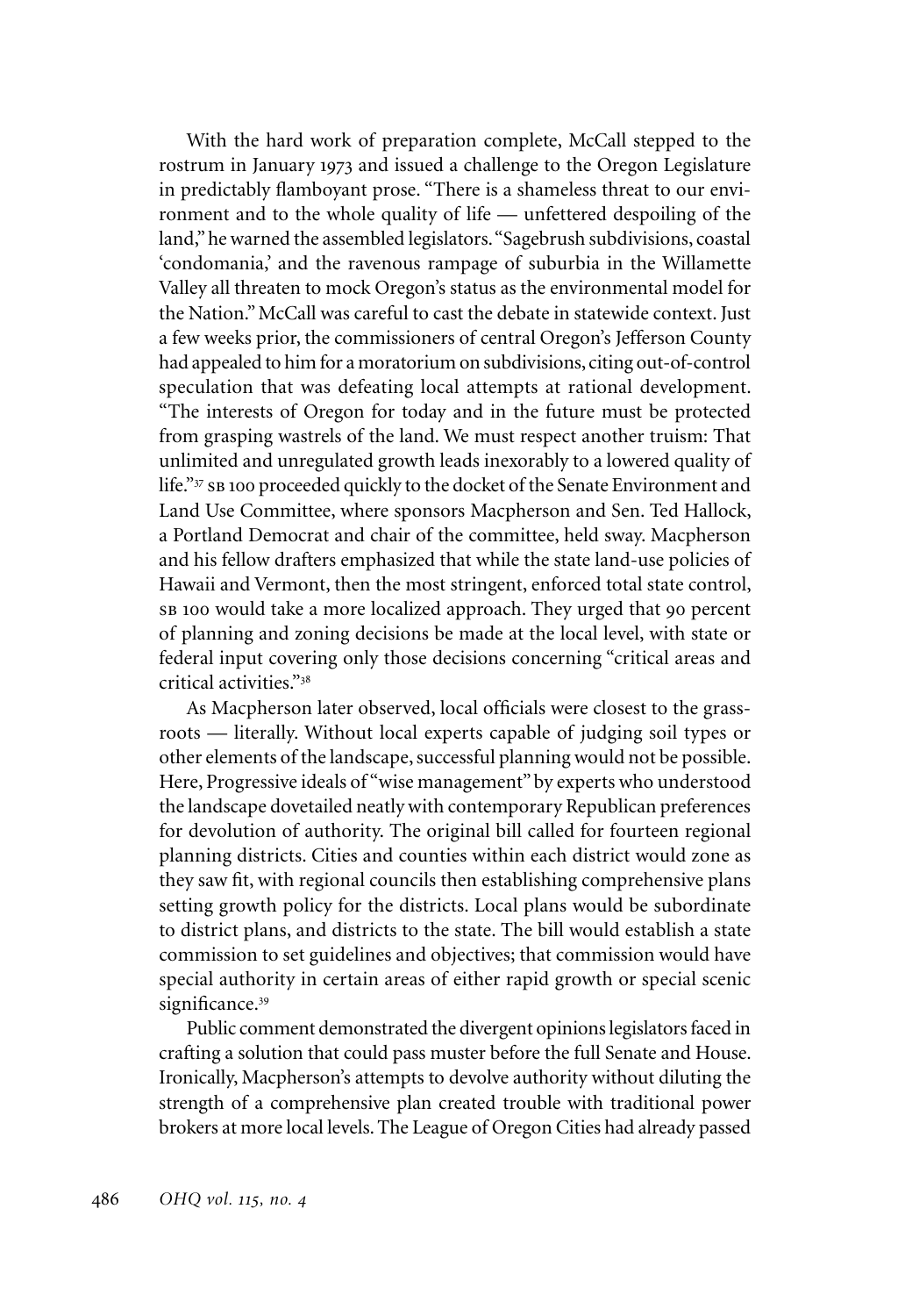

*This 2006 photograph shows a clear line between farmland and developed areas at the urban growth boundary near Scholls Ferry Road in Washington County. Such boundaries have effectively curtailed urban sprawl, but the property rights of adjacent rural landowners remain contested territory in Oregon land-use politics.*

a resolution opposing the planning legislation, with Portland city commissioner Frank Ivancie denouncing the regional planning district proposal as "a trend toward colonial government" and "McCall's fourteen colonial units."<sup>40</sup> Wilsonville mayor Philip Balsinger took a more measured approach in his committee testimony, agreeing sb 100 was "overdue" but expressing a concern shared by many small town mayors that the regional council proposal could limit the voice of small cities in making planning decisions. Craig Markham of Sherwood, an environmental activist and Sierra Club spokesman, memorably described the sprawling Portland suburb of Beaverton as the "Sodom and Gomorrah" of land-use planning and lauded sb 100's potential to halt rural area "blockbusting" by land speculators. Gene Magee of the Oregon Coast Association argued that local governments could handle zoning and planning decisions better than a state "super agency," but he also volunteered his time to help make sB 100 more palatable.<sup>41</sup> The need for compromise regarding the regional council and critical area provisions of the bill became increasingly clear. Regional councils threatened the autonomy of Oregon's county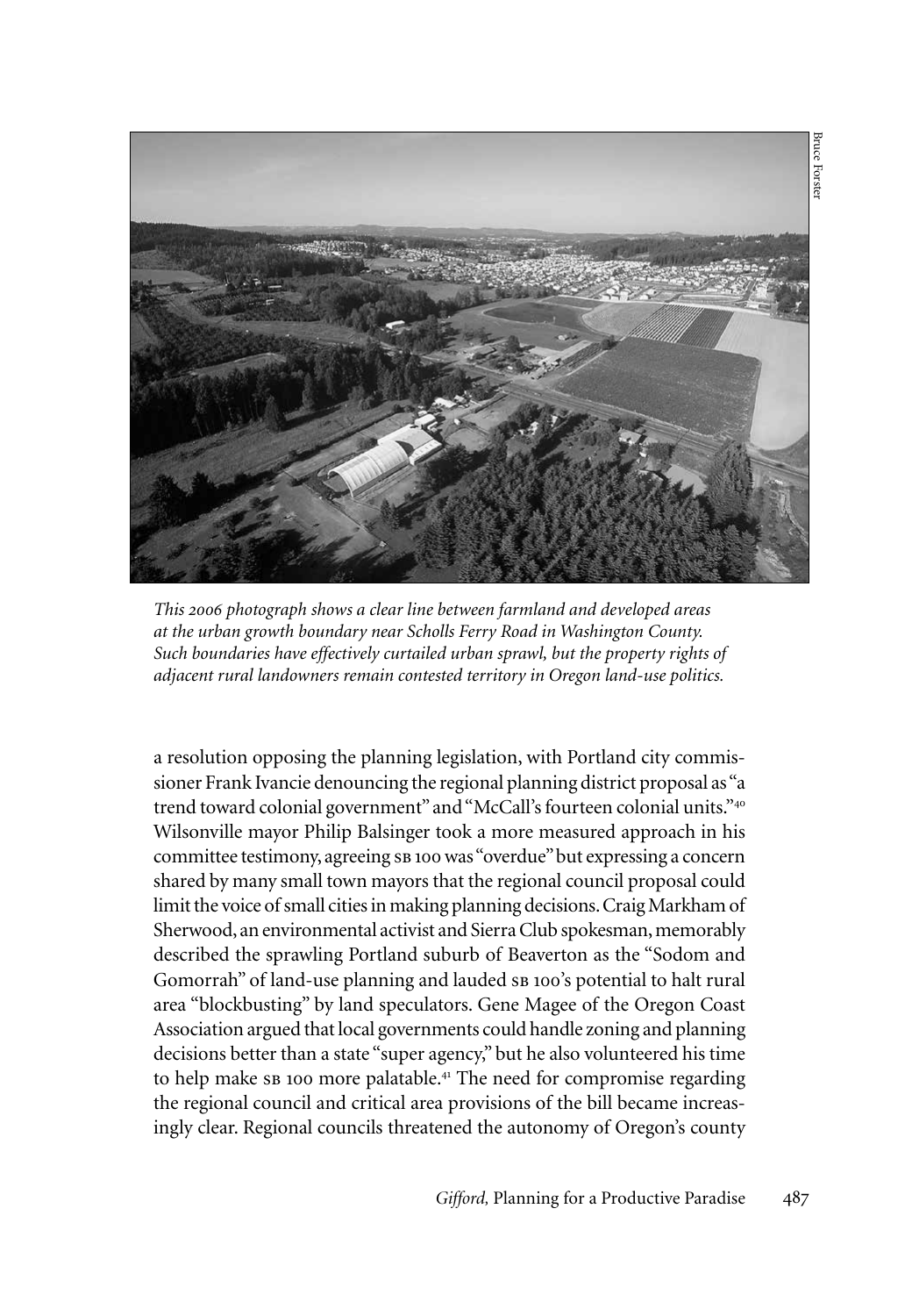governments.<sup>42</sup> In reality, eleven regional councils already coordinated a variety of planning efforts throughout the state, but city and county officials and Oregon realtors vociferously opposed the notion of further entrusting planning authority to governing bodies beyond the local level. Even regional council supporters, such as the League of Women Voters, urged the Senate to adopt stronger guidelines governing citizen input into the development of plans and zoning regulations. Opposition to the critical area provisions was even broader and, under pressure from critics, initial participants such as AOI began arguing for "guidelines" rather than firm designations.<sup>43</sup>

With sb 100 in trouble, Hallock made a political masterstroke, appointing L.B. Day as chair of a subcommittee entrusted with revising the bill. Day was the outgoing Department of Environmental Quality spokesman, longtime Teamsters Union representative, and Republican convert. Day had represented agriculturally rich Marion County in the state House, and his Teamsters charges were the cannery workers of the Willamette Valley. As planning expert Sy Adler put it, "Day embodied a labor-farmer-environmental alliance" — he was the perfect individual to negotiate a compromise among competing interests.<sup>44</sup> Day understood that the question of scale must be addressed; counties, localities, and citizens all needed to feel a sense of ownership. Deeply immersed in the state's agricultural economy, Day also understood the necessity of land preservation and planned development for maintaining Oregon's productive resources. He joined Macpherson in negotiating an amended bill that eliminated mandatory regional councils, thereby giving counties more power and funding, and replaced direct state control over critical areas with a requirement that the land-use committee "study" regions of "critical state concern" and then give "priority" consideration to certain types of areas. Day also ensured that agricultural land made it onto that "priority" list. While McCall was less than thrilled to see the regional council provision eliminated, he believed that "in most respects it is more satisfactory than the original  $s$  100." $45$ 

Having passed the Senate by eighteen votes to ten, SB 100 made its way to the House, where Hallock, Macpherson, and Day urged the Environment and Land Use Committee to avoid any major changes, warning that returning an altered bill to the Senate would give opponents the opportunity to doom the entire proposal. The committee succeeded in reporting an unchanged bill to the full House, and on May 25, SB 100 passed with a recorded vote of forty to twenty. A delighted McCall signed the legislation into law on May 29. 46

McCall's rhetoric during the public debate over  $s$ B 100 illustrates how he perceived his environmental activism. Speaking at a February 8 dinner in honor of Day, McCall argued: "Caring about the environment doesn't make anyone an environmentalist or a preservationist. It simply reaffirms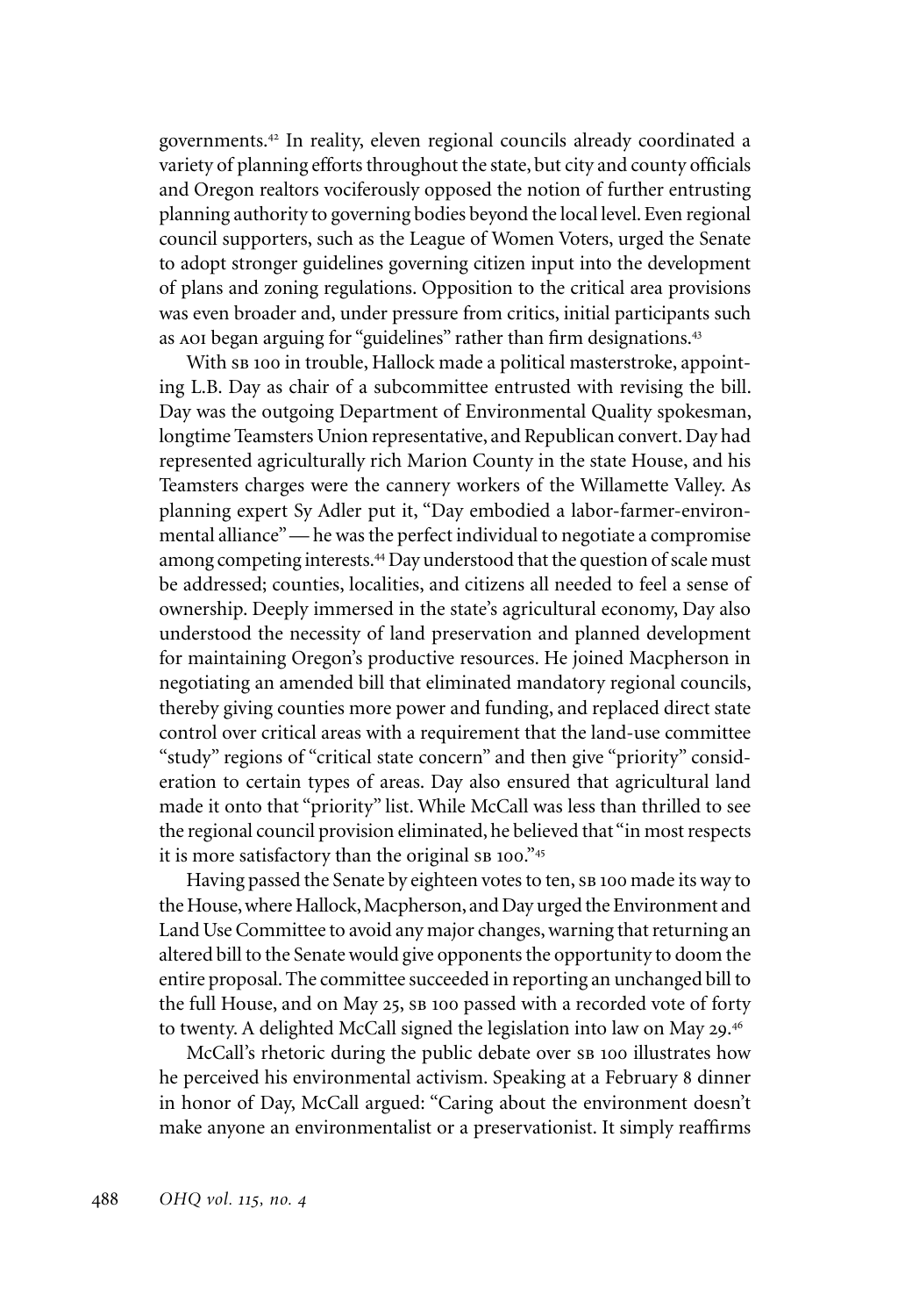a belief that people ought to be able to enjoy where they live, and that their visitors ought to be able to enjoy this land too, always." While it is safe to assume from his wider activism that McCall would have been comfortable with the label "environmentalist," he articulated a vision for Oregon's future that went beyond clean air, clean water, and noise regulation to "protection and improvement of the whole quality of life." Casting his administration's environmental policy in populist terms, he argued that land-use planning and zoning "improve the value of land and enhance the quality of life. Adequate protections must be had against predacious ravagers of the land."<sup>47</sup> In McCall's "Oregon Story," land-use planning was of and for the people. The revised sb 100 ensured that citizens would play a significant role in the development of land-use policy, both through widespread involvement in defining the provisions guiding implementation and in preservation of a local-government role for land-use planning. Citizen involvement remained a key to good government, just as it had during Oregon's Progressive Era.

OREGON'S DEBATE over comprehensive land-use planning took place in the context of a similar debate on the national stage. Contrasting the two sheds light on the factors that made s<sub>B</sub> 100 successful while national legislation failed. Also in early 1973, U.S. Sen. Henry M. Jackson of neighboring Washington made a fourth attempt in as many years to address land-use planning with the Land Use Policy and Planning Assistance Act of 1973, or Senate Bill 268. Sounding very much like McCall, the Democrat warned that "the chaotic land use decision-making of today will insure an unsightly, unproductive and unrewarding land resource for future generations of Americans."<sup>48</sup> Called to offer testimony before the Senate Committee on Interior and Insular Affairs, McCall argued that no single action could do more for environmental protection and enhancement than comprehensive land-use planning. A federal role was especially significant for western states; 53 percent of Oregon's land, for example, was federally owned. McCall's handwritten notes demonstrate more emphatically his sense of urgency: "Lord Almighty, you're not dealing with the second coming — If this light-year process were telescoped into 8 day[s] — you'd still be too late — Any lee-way — Any future deadline — And the sellers will cry out to the exploiters — come and get it — It's your last chance!" A man who tended to over-identify with his causes, McCall reflected "I have no apologies, except that I wish I were a hale and hearty 100  $+$  and had started fighting to save the virgin land much before 1938."<sup>49</sup>

Jackson's S. 268 passed the Senate in June. It would have provided between 66 and 90 percent of the funds necessary for states to cover the administrative costs of land-use programs, while requiring that a number of planning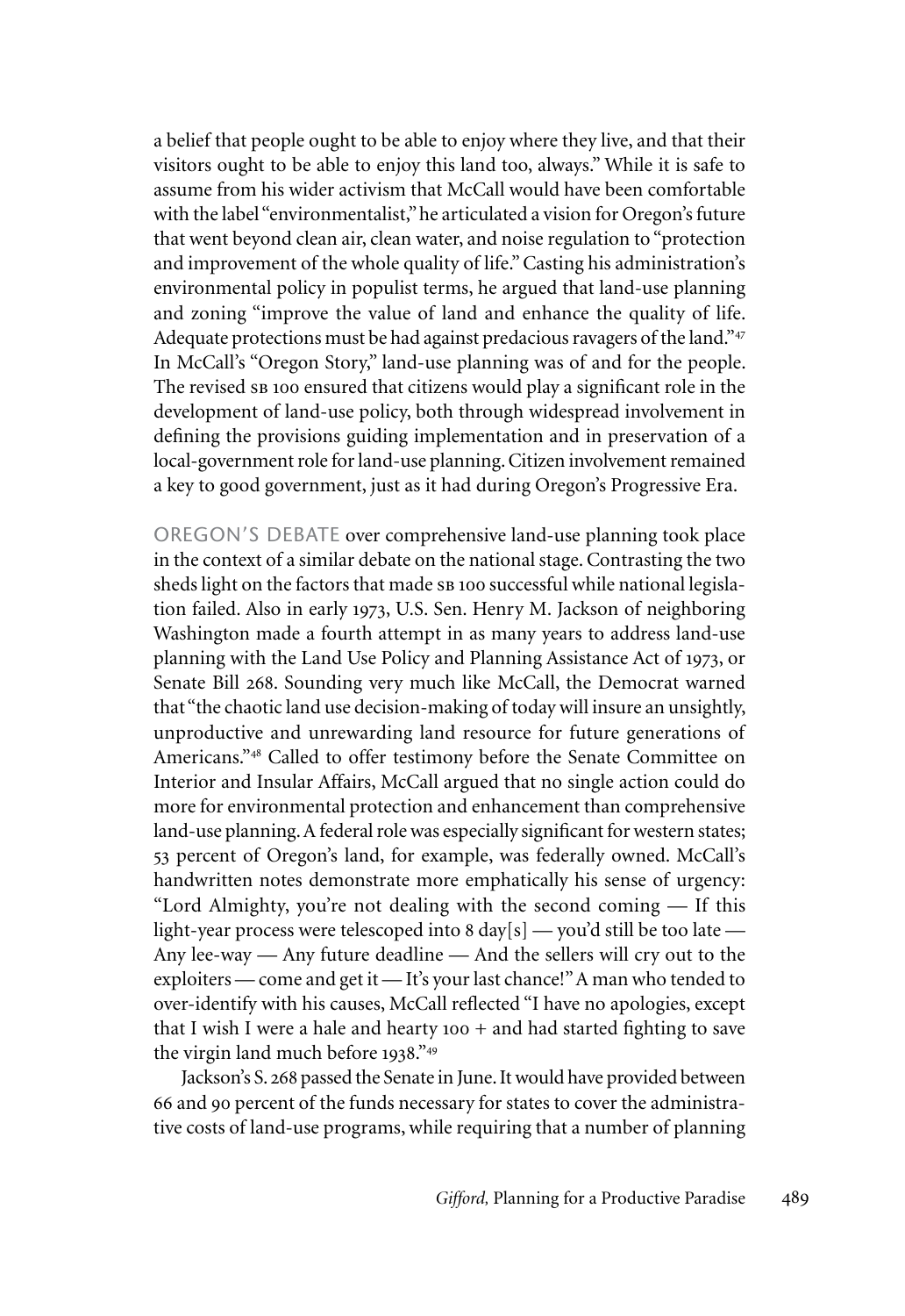

*This photo captures McCall's visit with President Richard Nixon in 1970. The president's purely political approach toward environmental policy rendered such concerns easy to jettison as the Watergate scandal placed his administration under increasing pressure.*

and regulatory measures be taken within three to five years.<sup>50</sup> In the House, however, green pastures for landuse planning soon withered. The Nixon administration began to modify its initial support as early as September 1973. Nixon, appearing before Congress, proclaimed himself "pleased" the Senate had passed legislation "incorporating many of the policies I have proposed." He indicated, however, that the Senate bill was deficient because it imposed "an excessive financial burden on the Federal Government."<sup>51</sup> By March 1974, proponents of land-use planning on the *New York Times* editorial board derided a House Rules Committee "coup" that had "buried" land-use planning legislation that House Interior Committee members had once "warmly supported." The *Times* pinned responsibility for the switch on pressures applied to Congress and the increasingly besieged president by the Chamber

of Commerce, the Liberty Lobby, the John Birch Society, "various specialinterest business groups," and the Brotherhood of Carpenters. Instead of supporting Jackson's bill, Nixon now favored a "wholly meaningless" alternative bill proposed by Rep. Sam Steiger (R-AZ), a prominent anti-environmentalist who once noted of his sharkskin boots that "I wear nothing but endangered species." Lamenting land-use proponents' poor advocacy, the *Times* concluded that reversal of fortunes was "a perfect illustration of what happens when one side [writes members of Congress] and the other does not."<sup>52</sup>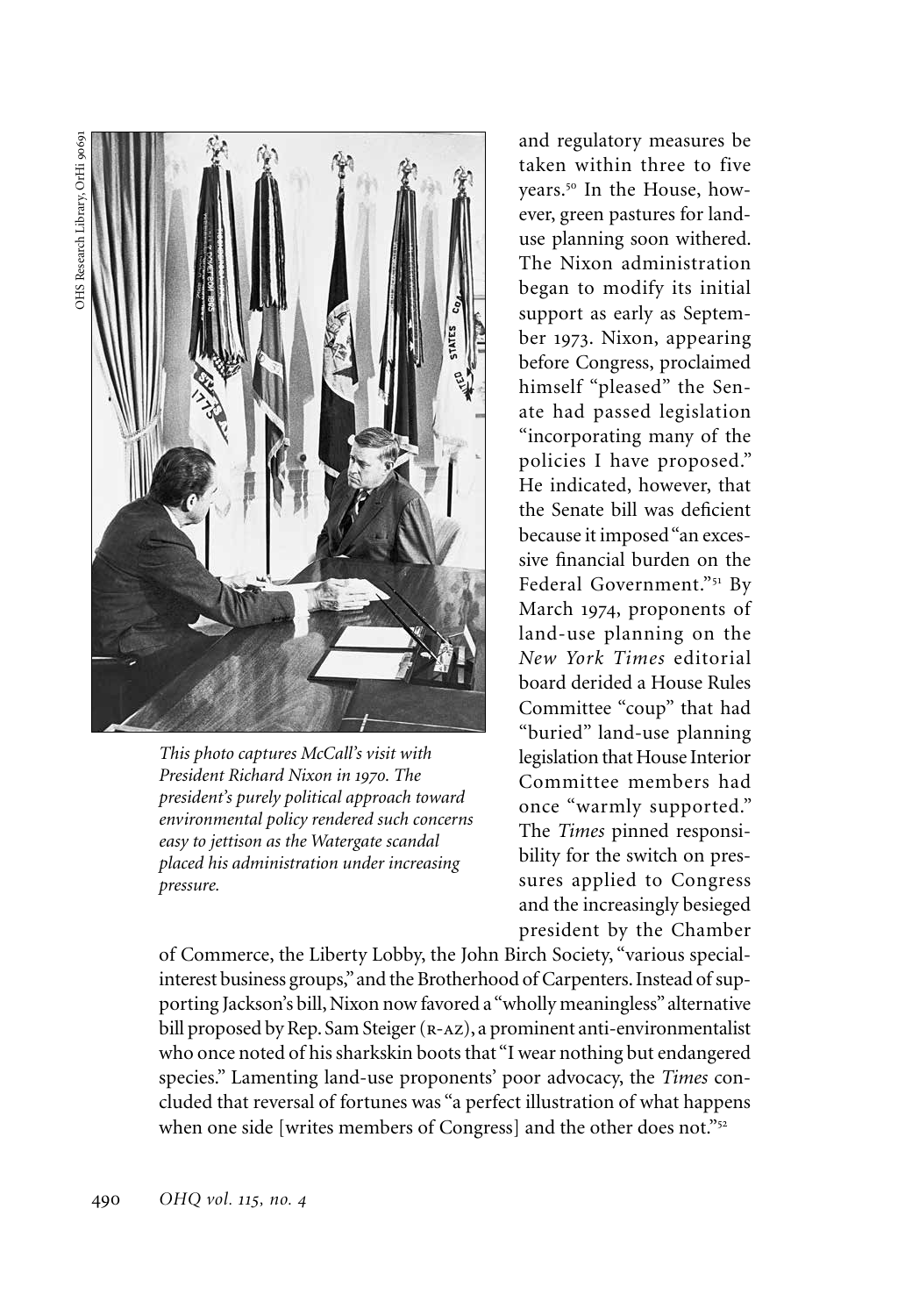In June 1974, the House killed Jackson's legislation in a 211 to 204 procedural vote over whether the bill should be brought to the floor for consideration.<sup>53</sup> Opponents contended the legislation would undermine states' rights, threaten personal property rights, and "bring big government into everyone's backyard." Rep. John Camp (R-OK) proclaimed it the "first step toward getting control over private property — it would affect every property owner in the United States."<sup>54</sup> The *New York Times* environmental reporter, Gladwin Hill, contended the bill's outcome, and Nixon's reversal in particular, was "impeachment politics" meant to appease congressional conservatives.<sup>55</sup> The newspaper's editorial board cynically concluded:

The need for land-use control is obvious, that is to all except those whose vision is blurred by the outmoded illusion of America as an unlimited cornucopia, those who are willing to grasp for the fast real estate or development buck irrespective of the consequences, and those for whom the survival of the Nixon Administration takes first priority.<sup>56</sup>

Political scientist Margaret Weir concluded of S. 268 that it foundered on the shoals of competing bureaucratic interests. While pro-development, anti-government advocates such as Steiger and Camp successfully marshaled the opposition, potential allies greeted S. 268 with skepticism due to their instincts toward self-preservation. National bodies that might have been expected to support the bill sought instead to institutionalize power at levels of government where they could best exercise influence. Urban renewal interests, for example, preferred guaranteed federal subsidies to the decentralized, state-driven S. 268 agenda, while the national environmental lobby preferred increased federal regulation. Neither coterie of interests was eager to build a new arena of authority in the states where their power would be less certain.<sup>57</sup>

While S. 268 had a dedicated advocate in Jackson, it lacked a Day and a Macpherson to do the hard work of bringing various interests to heel. Political conservatives were becoming increasingly wary of government intervention in American life. Jackson's bill placed planning firmly in the hands of state governments, but it nonetheless represented a federal assertion of preferred policy. McCall would have agreed with his conservationist forebear Gifford Pinchot that government "is the manager of society. It is the one agency which cannot shirk or pass on the blame for bad management." Conservatives, however, increasingly viewed such notions as false and even dangerous, particularly as applied to natural resource planning.<sup>58</sup> Jackson's assurances of state control rang hollow to legislators such as Congressman Thomas Hagedorn  $(R-MN)$ , elected in 1974 and eager to point out that socalled voluntary legislation in areas such as price control had led toward "the legislated disasters of shortened supply and unemployment."<sup>59</sup>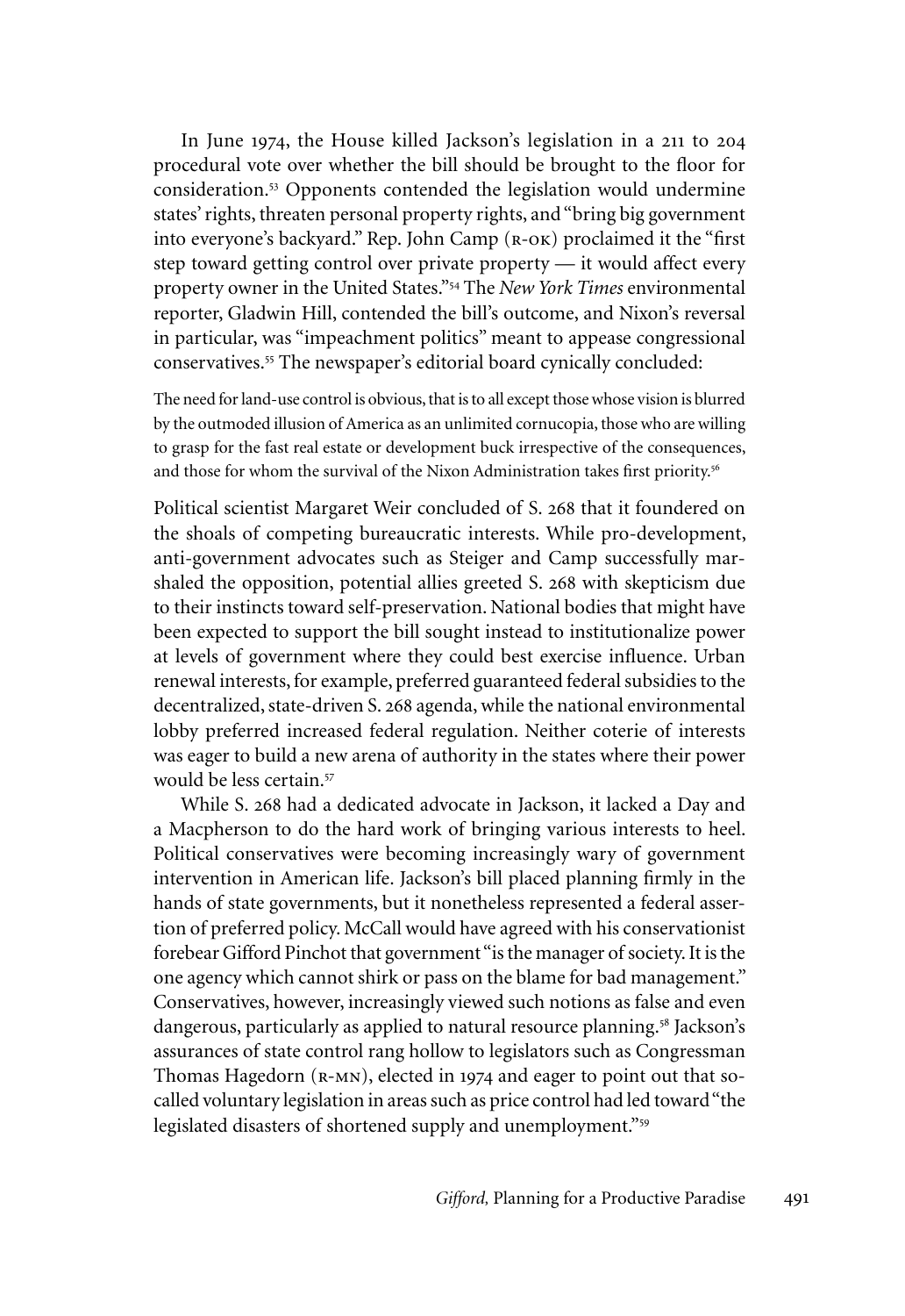McCall's rhetoric in the wake of S. 268 offers a second insight into the two bills' differing fates. The conservation non-profit Izaak Walton League of America gave McCall an award in July 1974, the last year of his second and final term as governor. McCall devoted his acceptance speech to highlighting his administration's environmental accomplishments. Turning to land-use planning, McCall bemoaned the failure of the recent "milquetoast" national legislation: "It's unfair to deny to future generations any options on what they will do with the land left to them. I think we ought to leave them a few pieces over which they will have a discussion, because they are a lot more likely to use it better than we would." McCall's words illustrate the continuing centrality of use, of production, to his vision. What would future generations *do*? How would they *use* the land bequeathed to them? Comprehensive land-use policy would allow Americans to "minimize economic and social disparities between metropolitan and non-metropolitan areas"; it could "show the way toward meeting social and economic needs while preserving natural environments"; it could "divert development away from fragile, publicly important, or overloaded environments *toward areas where development is desired* [emphasis added]." Growth was a fact of life, but wise growth was essential for economic, environmental, and social reasons: "We need to use more of our land and resources — with wisdom — to help the needy rise out of poverty."<sup>60</sup> McCall's planning ethic was concrete, specific, moral, and based on the principle of enlightened use. Roosevelt and Pinchot would have found his logic familiar.

By contrast, federal land-use planning legislation could — and did quickly become abstract. sb 100 proponents were successful in crafting a dialogue about real people, in real conditions, experiencing real effects. This was the Oregon Story, a story of a specific place. While Jackson shared McCall's concrete vision, the Nixon administration viewed land-use planning as a bargaining chip. Comprehensive planning was an abstract ideal, alienated from specific links to a particular landscape. Indeed, most state and local planning efforts that did succeed in the 1970s were specific and discrete.<sup>61</sup> McCall believed in the Oregon Story as a prophetic vision, but the very size and diversity of the United States made his notion difficult to translate to a national audience.

Finally, as historians have detailed, expressions of environmentalism that focused on predominantly consumerist concerns faltered in concert with the faltering American economy during the 1970s.<sup>62</sup> As energy prices rose and manufacturing jobs began to decline, notions of higher gas mileage requirements, more efficient emissions controls, or other natural resource protections that might curtail American industry became increasingly unpalatable, particularly when expressed in terms of comfort rather than as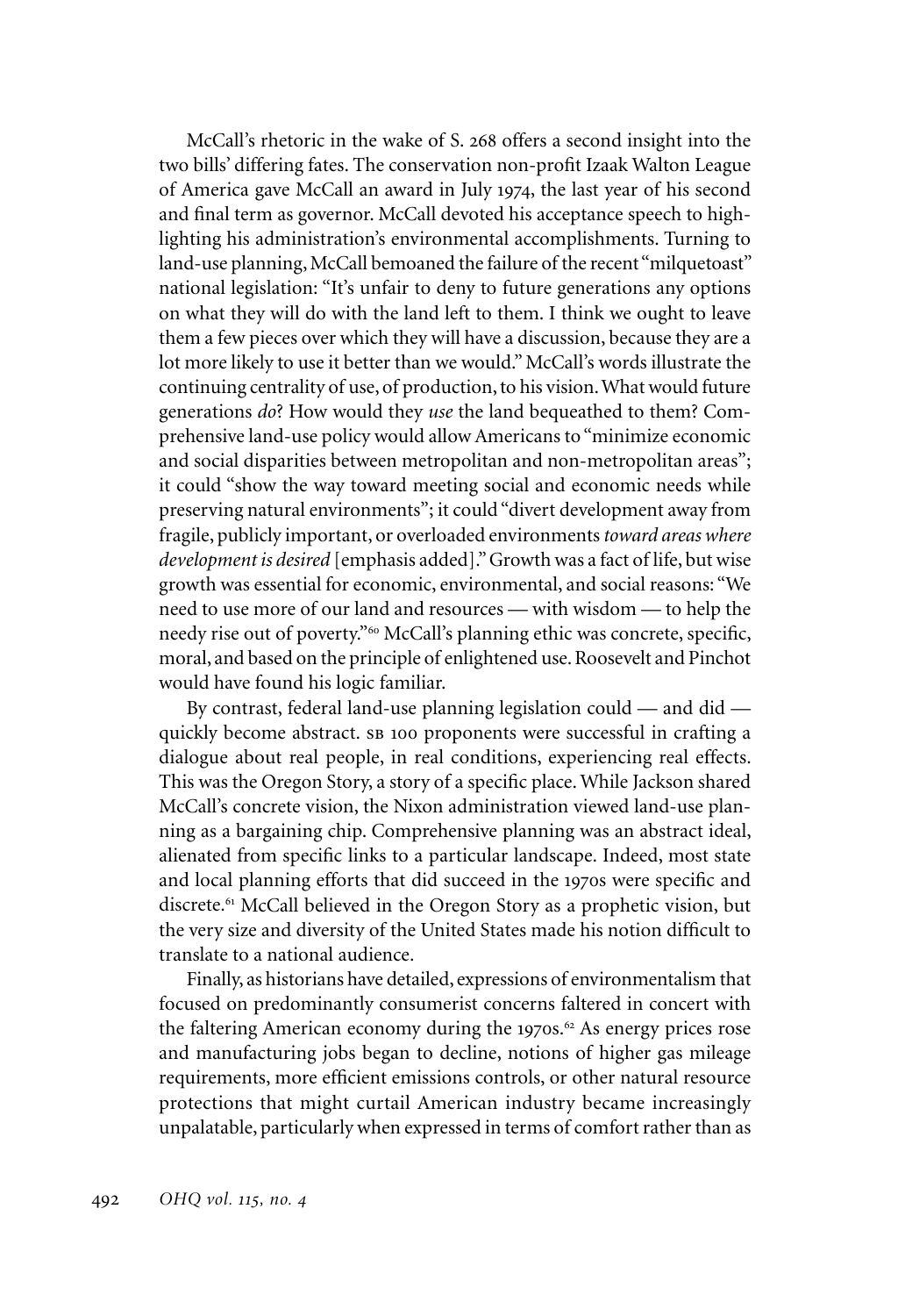potential spurs for new types of economic growth. Jobs were more important than reduced smog, and long-term investments in manufacturing innovation paled in importance compared to the immediate stresses of inflation and unemployment. By 1975, Nixon's ambivalent stance on land-use planning was replaced with President Gerald Ford's unambiguous opposition. Opinion was not wholly unanimous within the Ford administration. Interior Secretary Rogers C.B. Morton, for example, urged the president to support federal land-use planning legislation, but Ford believed such a bill would be too costly in light of a projected \$60 billion federal budget deficit.<sup>63</sup>

While federal land-use planning efforts stumbled toward defeat, Oregon officials needed to implement the state's landmark legislation. Despite McCall's attempts to cast sb 100 in statewide terms, regional distinctions were readily visible. In the House, for example, forty-nine of sixty legislators representing Willamette Valley districts voted for SB 100; just nine of thirty legislators from coastal and eastern counties favored the bill's passage.<sup>64</sup> Support for sb 100 was far stronger among Democrats than Republicans, although a majority of gop representatives in both houses supported the legislation.<sup>65</sup>

sb 100's passage set into motion development of a citizen-led Land Conservation and Development Commission (LCDC), first chaired by L.B. Day, and a Department of Land Conservation and Development (DLCD) that would implement the LCDC's planning strategies. In accordance with Progressive ideals, the DLCD and LCDC undertook Herculean efforts to ensure citizen participation in developing the state's first fourteen land-use planning goals, which were announced in December 1974 following an extensive statewide calendar of town-hall meetings. Much of the commission's work centered on creating urban-growth boundaries for cities and towns; outside urban centers, the LCDC created agricultural and forest-use zones to protect land for natural resource use.<sup>66</sup> The LCDC's composition reflects regional considerations; currently, for example, its seven members are drawn from each of Oregon's five congressional districts, with two at-large positions. At least one representative, but no more than two, must be from Multnomah County, the state's most populous and urban county.<sup>67</sup>

Meanwhile, an organization that would become central to the LCDC's success took shape under the direction of Allen Bateman, a Klamath County rancher (and California transplant), and public-interest lawyer Henry Richmond, who originally hailed from the Washington farming community of Walla Walla. The two men traveled throughout Oregon in 1974, organizing 1000 Friends of Oregon, the only single-purpose public-interest law firm in the United States. Still in existence today, 1000 Friends directs the entirety of its efforts to monitoring, advocating for, and initiating legal actions on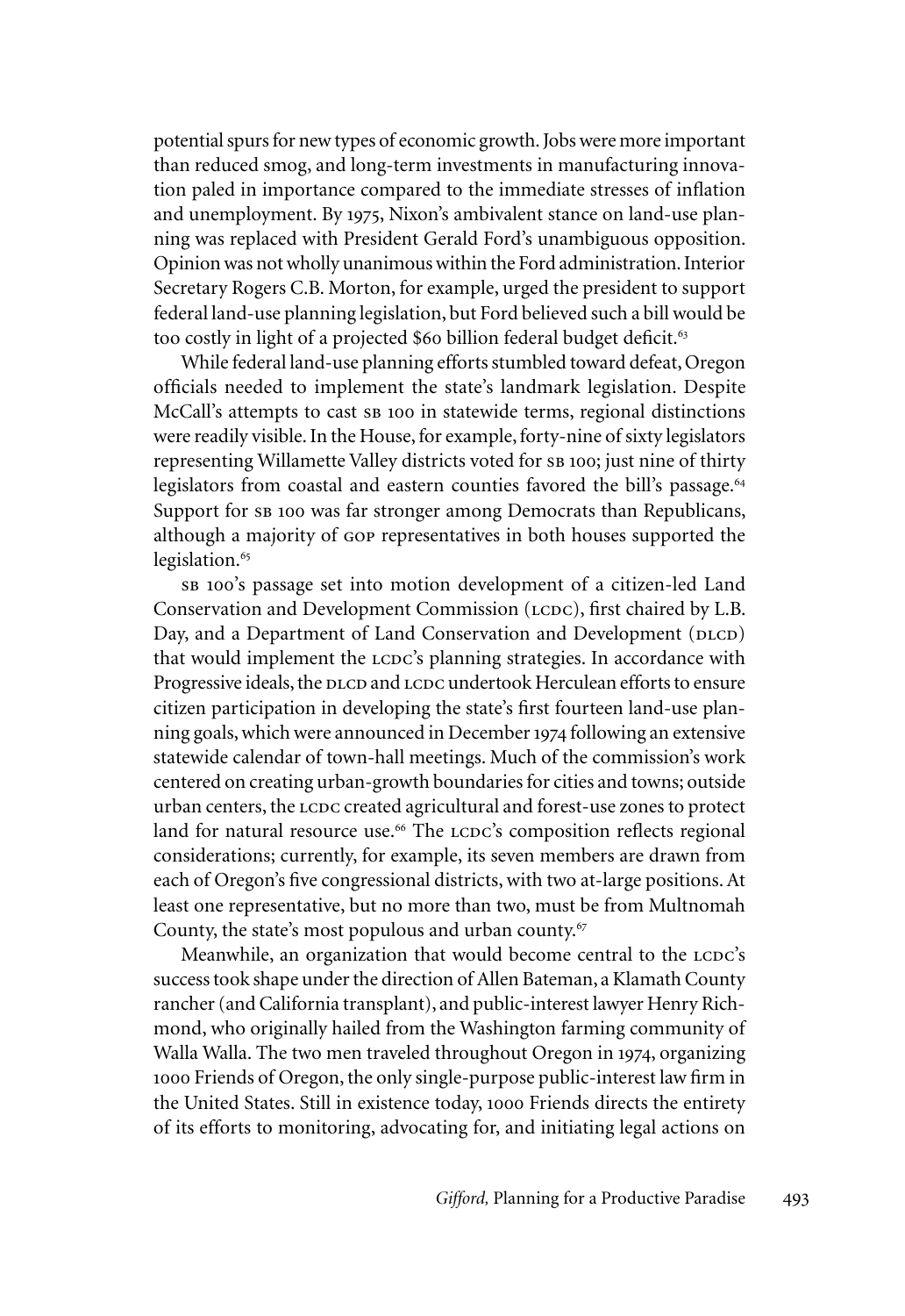



*In an appeal brochure from about 1980, 1000 Friends of Oregon cautioned that, without an implemented plan as directed by the Oregon Land Use and Development Commission (LCDC), the state would become densely developed.* 

behalf of enforcing land-use planning. In other words, the organization is composed of experts striving to ensure efficient utilization of Oregon's resources. McCall joined the organization's board of directors in 1975. Macpherson, who was voted out of office in 1974, also joined the advisory board of 1000 Friends.<sup>68</sup>

1000 Friends emerged from a mix of environmental groups and goodgovernance advocacy organizations, but Richmond did not envision it as an "environmental" group per se. "Land Use should be emphasized because everyone likes good land use, and not everyone thinks 'environmental' organizations are keen," he explained to McCall in a memo urging his participation. "It should be stressed that a citizens' organization with a core of professionals can be more responsible and less shrill because it will be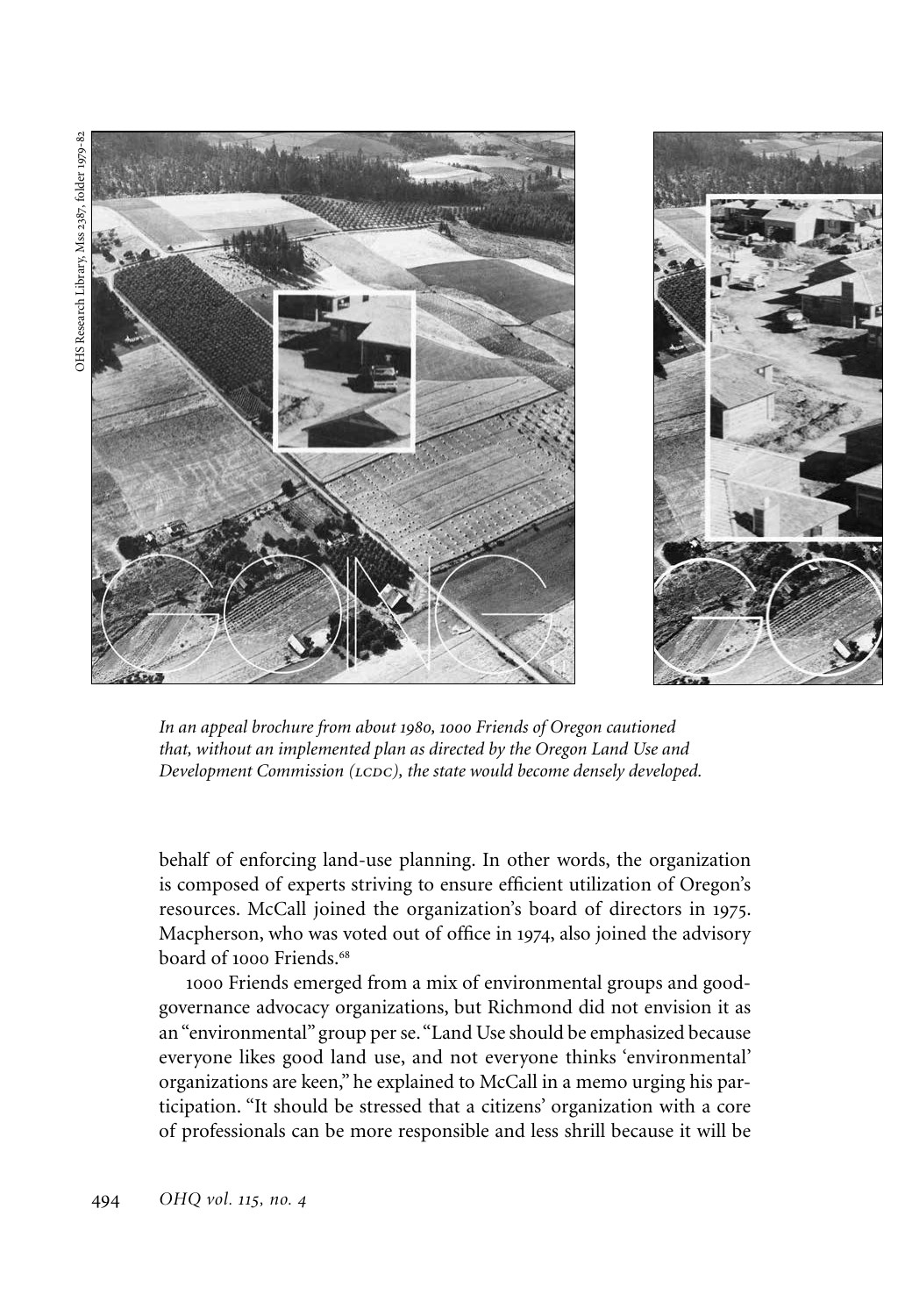

*Images of farmland and new housing developments are punctuated by the phrase "Going . . .Going . . .Gone?"*

proposing and not simply opposing." 1000 Friends' reluctance to cast itself as an "environmental" organization was more than window dressing. From the start, the organization advocated for farmland preservation as a key component of the state's economic policy — preservation, in other words, for *use*. It urged compact urban development as a way to reduce the cost of building infrastructure. The failure of federal land-use planning — and the resulting absence of dollars such legislation would have brought — made 1000 Friends even more important.<sup>69</sup>

sb 100 and the organizations that supported it enjoyed substantial success. Between 1974 and 2007, less than 5 percent of extant farmland in the Willamette Valley was lost to development. Related reduced-farm-value tax assessment and right-to-farm protections gave farmers the confidence neces-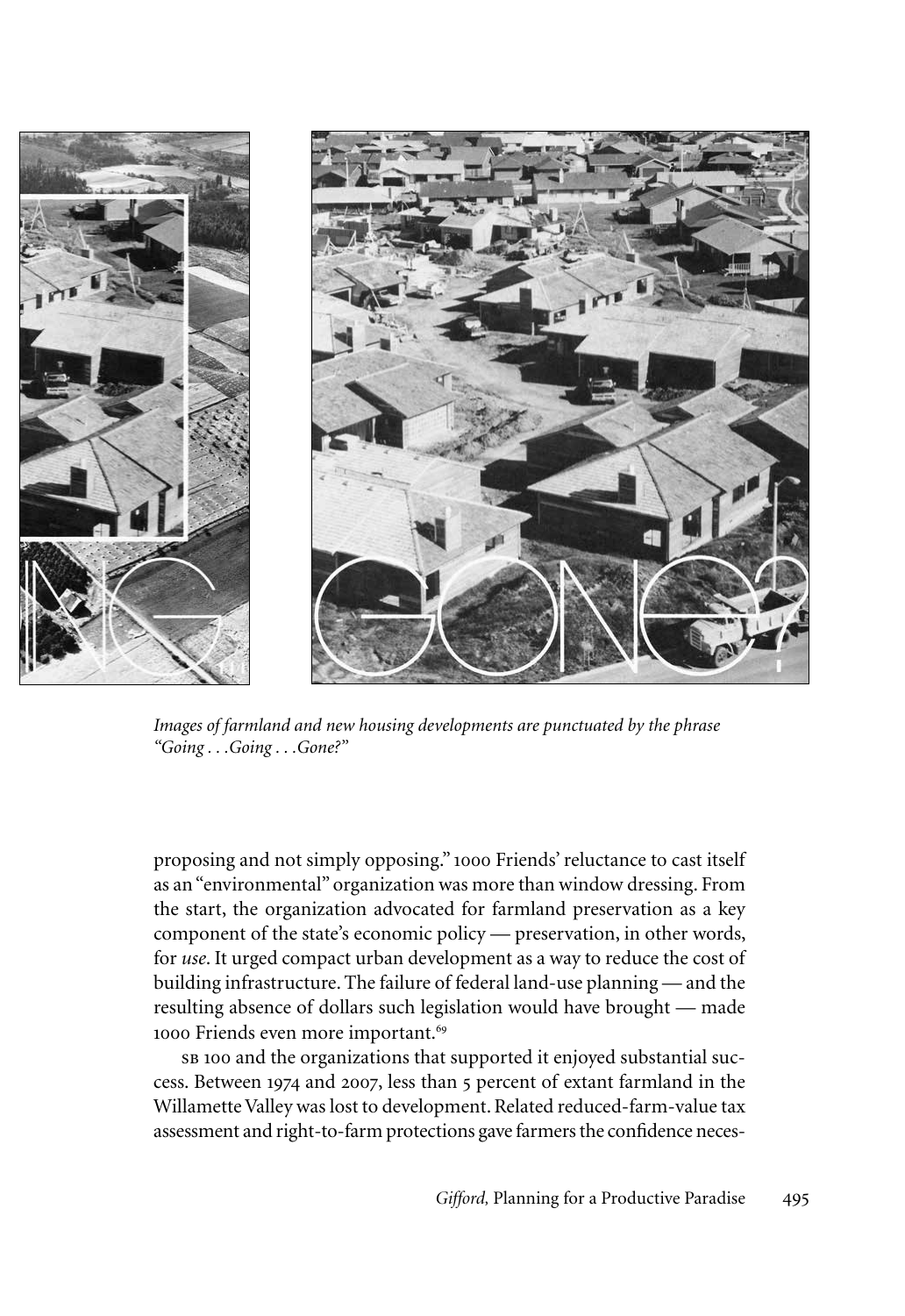sary to make long-term capital investments. While timber interests initially opposed the legislation, larger firms in particular have since recognized the benefits of forecasting and of preserving buffers between forest and residential areas. Small timber harvesters, however, often feel squeezed out of competition for scarce resources. Home builders have enjoyed legal certainty that allows for future planning and protection from "not in my backyard" interests.<sup>70</sup> Both sb 100's strengths and its drawbacks echo Progressive Era priorities. As historian Samuel Hays explained in his study of Progressive Era conservation, it was larger corporations that "could more readily afford to undertake conservation practices . . . [and] provide the efficiency, stability of operations, and long-range planning inherent in the conservation idea."<sup>71</sup> So, too, Oregon enterprises with sufficient scale to maximize the benefits inherent in comprehensive planning have benefited most from  $s$ B 100.

Land-use planning survived ballot measure initiatives aimed at overturning the legislation in 1976, 1978, and 1982. Over the past thirty years, however, a significant property-rights activist community has emerged, led by the organization Oregonians in Action. Oregonians in Action opposes the notion that the LCDC and DLCD best represent citizen interests, contending instead that individuals should retain unfettered control over their property. If McCall and later supporters represent Progressivism's legacy of encouraging citizen representation *within* a framework encouraging expertise and comprehensive planning, Oregonians in Action carries the standard for those who advocate a more broadly populist, anti-governmental position — private property rights have primacy, full stop. The campaign's first successful challenge to sB 100 came in 2000 with the passage of Ballot Measure 7, which would have amended the state constitution to require state and local government to compensate owners if property values were lowered by land use regulations. The Oregon Supreme Court overturned the measure in 2002 on procedural grounds. Oregonians in Action's second draft, Ballot Measure 37, was approved by 61 percent of Oregon voters in 2004 and allowed state and local governments to waive land-use regulations in lieu of compensating owners for their claims, opening the door to new waves of development. Planning advocates successfully retaliated in 2007 with Ballot Measure 49, which retained Measure 37's compensate-or-waive principle if regulations had been imposed after the owner purchased a given property, but drastically limited the scale of new development allowed.<sup>72</sup>

Reflecting on the first twenty years of comprehensive land-use planning in 1993, Richmond continued to emphasize that, while often misunderstood, the system inaugurated by sb 100 was not an "environmental" program. "I think the thing we can do," he urged, "is to recast the program, in the mind of the public, to something that relates to basic economic values — not just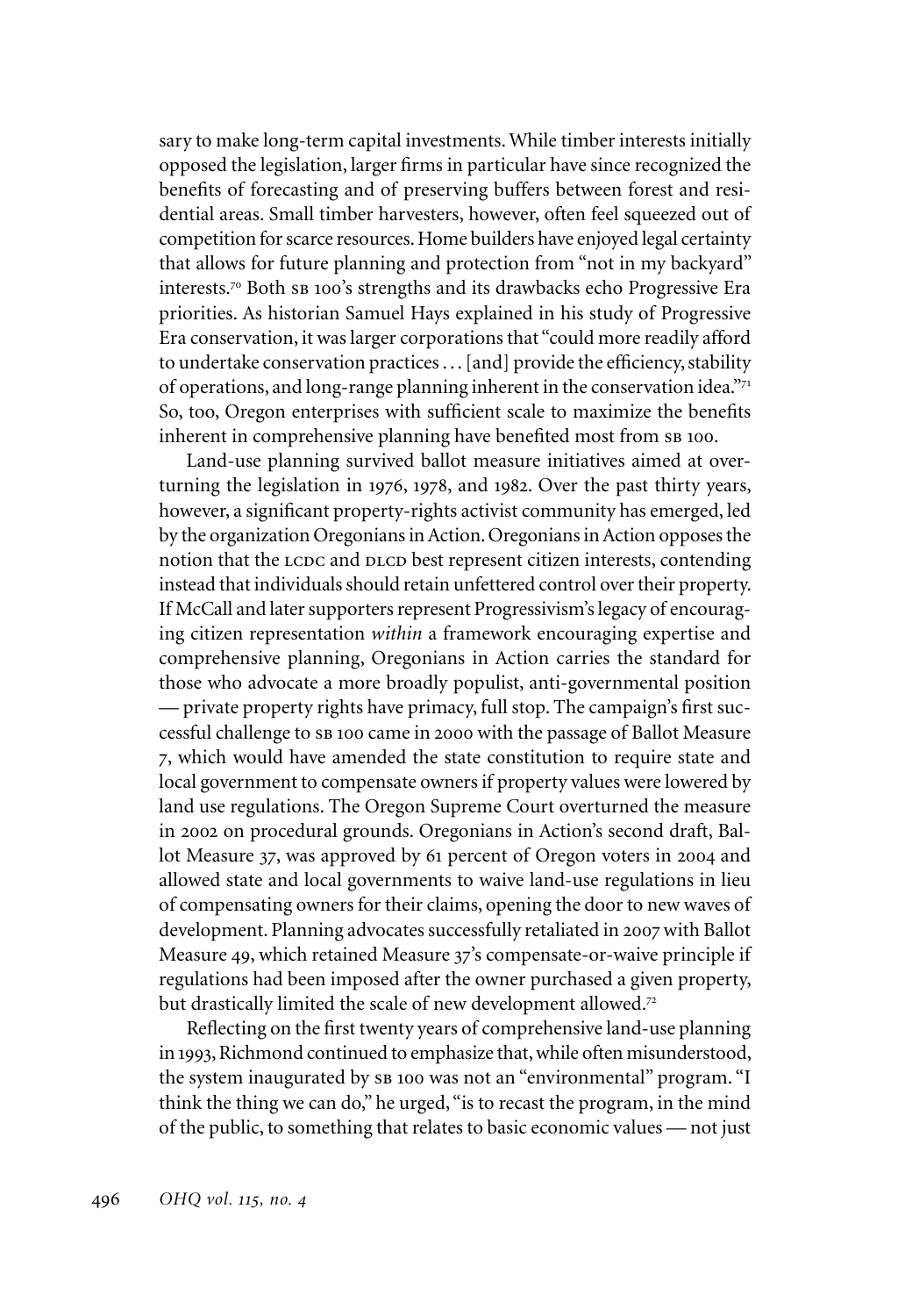on the income-generation side (forestry and agriculture) but on the cost side." Development outside the urban growth boundary in central Oregon's Deschutes County, for example, created a need for infrastructure, impacted water tables, and heightened fire risk for new residents — all economic costs to cities, the county, and the state.<sup>73</sup> More recently, questions of scale have continued to animate the discussion surrounding Oregon land-use planning. In early 2014, the Oregon Court of Appeals took the unusual step of voiding a contentious fifty-year growth plan developed by Metro, a government entity coordinating the actions of Portland-area Clackamas, Multnomah, and Washington counties. Each county commission had signed off on Metro's plan, as had the LCDC, but the court found that Washington County had used "pseudo factors" to determine its rural reserves. The Oregon State Legislature crafted a compromise among developers, conservationists, and local governments that Gov. John Kitzhaber signed into law, but Democrats and Republicans alike cited a need to reform the system.<sup>74</sup> Meanwhile, this exercise of state-level power over what had been a county-level decisionmaking process challenged the subsidiary impulse that initially drove sB 100.

As the history of sb 100 demonstrates, McCall's vision of conservationfor-use in Oregon was and is a contested one. Consequences ranging from restrictions on property owners' rights to high urban housing prices generate ongoing controversy over the merits and drawbacks of comprehensive land-use planning. Events including the 2014 "grand bargain" in the Oregon Legislature have generated momentum for reform on both sides of the aisle. Meanwhile, conservatives hostile toward Jackson's bill in the early 1970s have exerted predominant control over the Republican Party since 1980, successfully casting environmental legislation as "liberal statism in action."<sup>75</sup> Ronald Reagan's election marked the ascendancy of a countervailing ideology for the Republican Party, one based not on an "age of limits" but on an optimistic vision of an unfettered future. Experts might promote plans, but freedom from government interference would allow the free market to solve American problems at home and abroad. Even in the realm of environmental policy, "free-market environmentalists" argued that in a world governed by self-interest, government bureaucrats strive to maximize their agencies' budgets rather than the public good. In representing their own interests, at least private property owners internalize the costs and benefits of their decisions, conceivably behaving in ways that minimize personal and thus community harm.<sup>76</sup> The party of Pinchot and of Roosevelt no longer offers ideological space for a Train, a Macpherson, or a McCall.

The effects of McCall and Macpherson's efforts remain clear in the belts of farmland and forest that separate small Willamette Valley towns such as Newberg or Canby from the Portland metropolitan area and in the relatively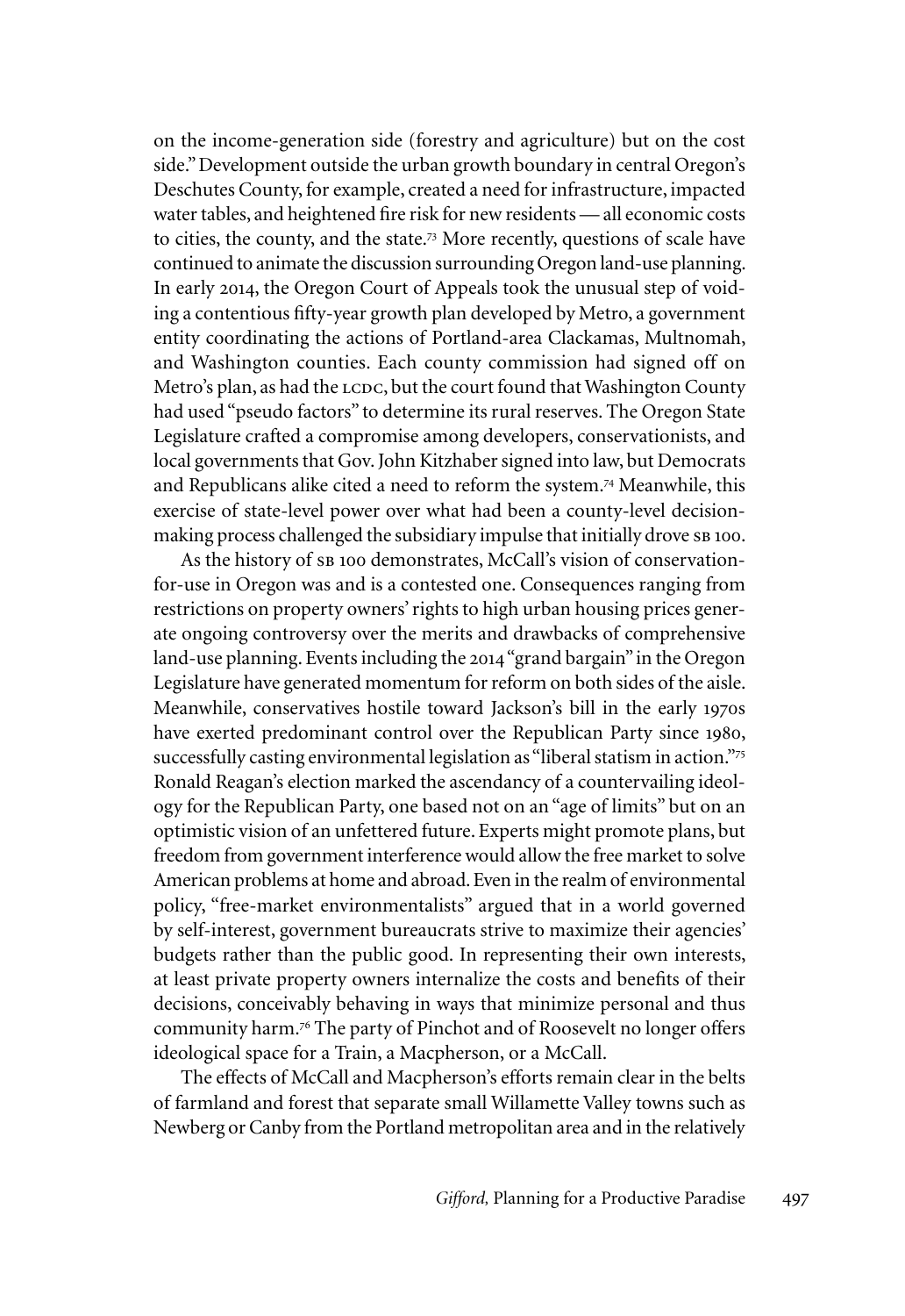abrupt demarcations between development and countryside so visible from the air. Oregon continues to be logged; it continues to be farmed. Debates continue to proliferate over vehicular access to wilderness areas and channeling of hydro and wind power to generate electricity in areas notable for scenic beauty or fish habitat. McCall's Progressive vision of conservation for use has often been replaced by more fractious struggles. The justice or injustice of such strategies is a matter for policy experts to debate; the events of the past several years indicate, however, that the Progressive Era ideals of McCall's activism in the early 1970s no longer hold sway in the nation's political imagination.

## **NOTES**

1. Tom McCall, *Maverick* (Portland: Binford and Mort, 1977), 190; Richard D. Lamm, "Urban Growing Pains: Is Bigger Also Better?" *The New Republic* 164:23 (June 5, 1971): 17. Note McCall's recollection of the journals' titles differs from Lamm's report, which notes only the first two titles. The Orbis Cascade Alliance library catalog provides full names for all three, so Lamm's wording has been reproduced here with the addition of the formal title of *Oregon Progress* , Orbis Cascade Alliance, Summit Catalog, http:// summit.worldcat.org/search?q=su%3AOr egon+Economic+policy+Periodicals.&qt= hot\_subject, (accessed Novemer 12, 2014).

2. For period commentary on the notion of an "age of limits," see Barry Commoner, *The Closing Circle: Nature, Man, and Technology* (New York: Alfred A. Knopf, 1972); Elliot Richardson, *The Creative Balance: Government, Politics, and the Individual in America's Third Century* (New York: Holt, Rinehart and Winston, 1976); and Stewart L. Udall, *The Quiet Crisis* (New York: Holt, Rinehart and Winston, 1963).

3. Kathleen Dalton, *Theodore Roosevelt: A Strenuous Life* (New York: Vintage Books, 2002), 240.

4. Brent Walth, *Fire at Eden's Gate: Tom McCall and the Oregon Story* (Portland: Oregon Historical Society Press, 1994), 313–14.

5. Russell E. Train, *Politics, Pollution and Pandas: An Environmental Memoir* (Washington, D.C.: Island Press, 2003), xi, xiii, 10, 332.

6. Samuel P. Hays, *Conservation and the Gospel of Efficiency: The Progressive Conservation Movement 1890–1920* (Pittsburgh: University of Pittsburgh Press, 1959), 66, 123, 130.

7. Lawrence Lipin, "Populism in Oregon," *Oregon Encyclopedia*, http://oregonencyclopedia.org/articles/populism\_in\_oregon/#. VDLbGChgK20 (accessed October 6, 2014).

8. Samuel P. Hays, *Beauty, Health, and Permanence: Environmental Politics in the United States, 1955–1985* (Cambridge: Cambridge University Press, 1987) best exemplifies this view and remains a standard work in the field. More recently, historians have questioned this dichotomy, connecting the development of "environmentalism" as a movement with concerns about human health and emphasizing its collective and activist roots. See Christopher C. Sellers, *Crabgrass Crucible: Suburban Nature and the Rise of Environmentalism in Twentieth-Century America* (Chapel Hill: University of North Carolina Press, 2012).

9. Char Miller, *Gifford Pinchot and the Making of Modern Environmentalism* (Washington, D.C.: Island Press, 2001), 155.

10. Brian Allen Drake, *Loving Nature,*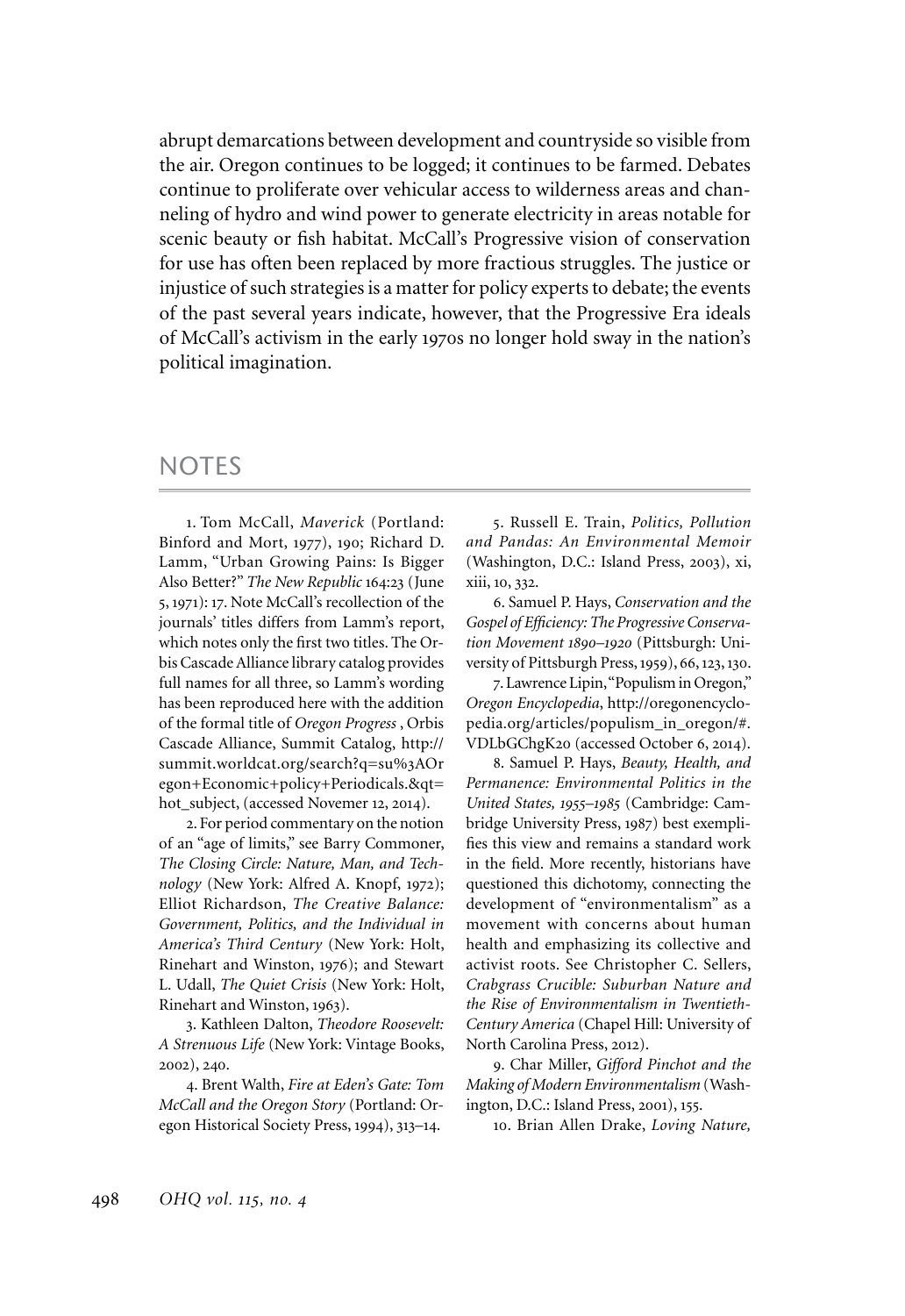*Fearing the State: Environmentalism and Antigovernment Politics Before Reagan* (Seattle: University of Washington Press, 2013), 102.

11. Charles E. Little, *The New Oregon Trail: An Account of the Development and Passage of State Land-Use Legislation in Oregon* (Washington, D.C.: The Conservation Foundation, 1974), 36.

12. William Cronon, "The Trouble with Wilderness; or, Getting Back to the Wrong Nature," in William Cronon, ed., *Uncommon Ground: Rethinking the Human Place in Nature* (New York: W.W. Norton, 1995), 80.

13. Richard A. Clucas, "The Political Legacy of Robert W. Straub," *Oregon Historical Quarterly* 104:4 (Winter 2003): 467. Charles K. Johnson's *Standing at the Water's Edge: Bob Straub's Battle for the Soul of Oregon* (Corvallis: Oregon State University Press, 2012) also includes extensive discussion of Straub's environmental advocacy.

14. Peter A. Walker and Patrick T. Hurley, *Planning Paradise: Politics and Visioning of Land Use in Oregon* (Tucson: University of Arizona Press, 2011), 6.

15. "Introduction," in Carl Abbott, Deborah Howe, and Sy Adler, eds., *Planning the Oregon Way: A Twenty-Year Evaluation* (Corvallis: Oregon State University Press, 1994), xi-xii; and Walker and Hurley, *Planning Paradise,* 24.

16. Walker and Hurley, *Planning Paradise,* 43.

17. Ibid., 42.

18. "Introduction," Abbott et. al., xii.

19. Walker and Hurley, *Planning Paradise,* 44.

20. Counties and cities deemed not fully compliant were categorized as 1) "Making Good Progress and Recommend Extension"; 2) "Progress Slow Recommend Action"; or 3) "Not Making Good Progress: Recommend State Action." No counties and only nineteen cities, all tiny, were listed as "3"s or failing to respond. Interestingly, Portland was listed as a "2," owing to the fact that a land-use plan from 1966 (predating SB 10) had yet to be adopted by the City Council. Interoffice Memo to Robert K. Logan, Administrator, Local Government Relations Division, from Richard Jentzsch, District Planner, Local Government Relations Division, Status Report, Senate Bill 10, box 21, folder "Health Div., DEQ Reports on Lincoln County 1/17/1973," Thomas Lawson McCall Papers, Mss 625 [hereafter McCall Papers], Oregon Historical Society Research Library, Portland [hereafter OHS Research Library].

21. " 'Charbonneau': An Intergovernmental Environmental Planning Scenario," with October 12, 1971, cover letter, box 22, folder "Statement to Senate Com. on Interior and Insular Affairs re S. 268 2/7/1973," McCall Papers, OHS Research Library.

22. Walth, *Fire at Eden's Gate,* 352.

23. "'Willamette Valley Mall': A Challenge to Community Planning," Local Government Relations Division Report, January 17, 1973, box 22, folder "Statement to Senate Com. on Interior and Insular Affairs re S. 268 2/7/1973," McCall Papers, OHS Research Library.

24. James M. Naughton, *New York Times*, July 19, 1970, 1.

25. *New York Times*, June 17, 1971, 40.

26. Drake, *Loving Nature, Fearing the State,* 99.

27. Letter, Dale Bumpers to Tom McCall, July 20, 1972, box 21, folder "Health Div., DEQ Reports on Lincoln County 1/17/1973," McCall Papers, OHS Research Library.

28. *New York Times*, March 14, 1971, p. 1.

29. Comments of Gov. Tom McCall, National Symposium on State Environmental Legislation, Washington, D.C., March 17, 1972: box 22, folder "Statement to Senate Com. on Interior and Insular Affairs re S. 268 2/7/1973," McCall Papers, OHS.

30. Walker and Hurley, *Planning Paradise,* 48. Intriguingly, Burns's opposition to Macpherson's activities, and later to reporting sb 100 out of committee in 1973, was founded on his belief that the Linn County farmer's planning goals were too weak. Walker and Hurley, *Planning Paradise* 63.

31. Walker and Hurley, *Planning Paradise,*  54; "Introduction," Abbott et. al., xiii.

32. William G. Robbins, *Landscapes of Conflict: The Oregon Story, 1940–2000* (Seattle: University of Washington Press, 2004), 290; Walth, *Fire at Eden's Gate,* 355.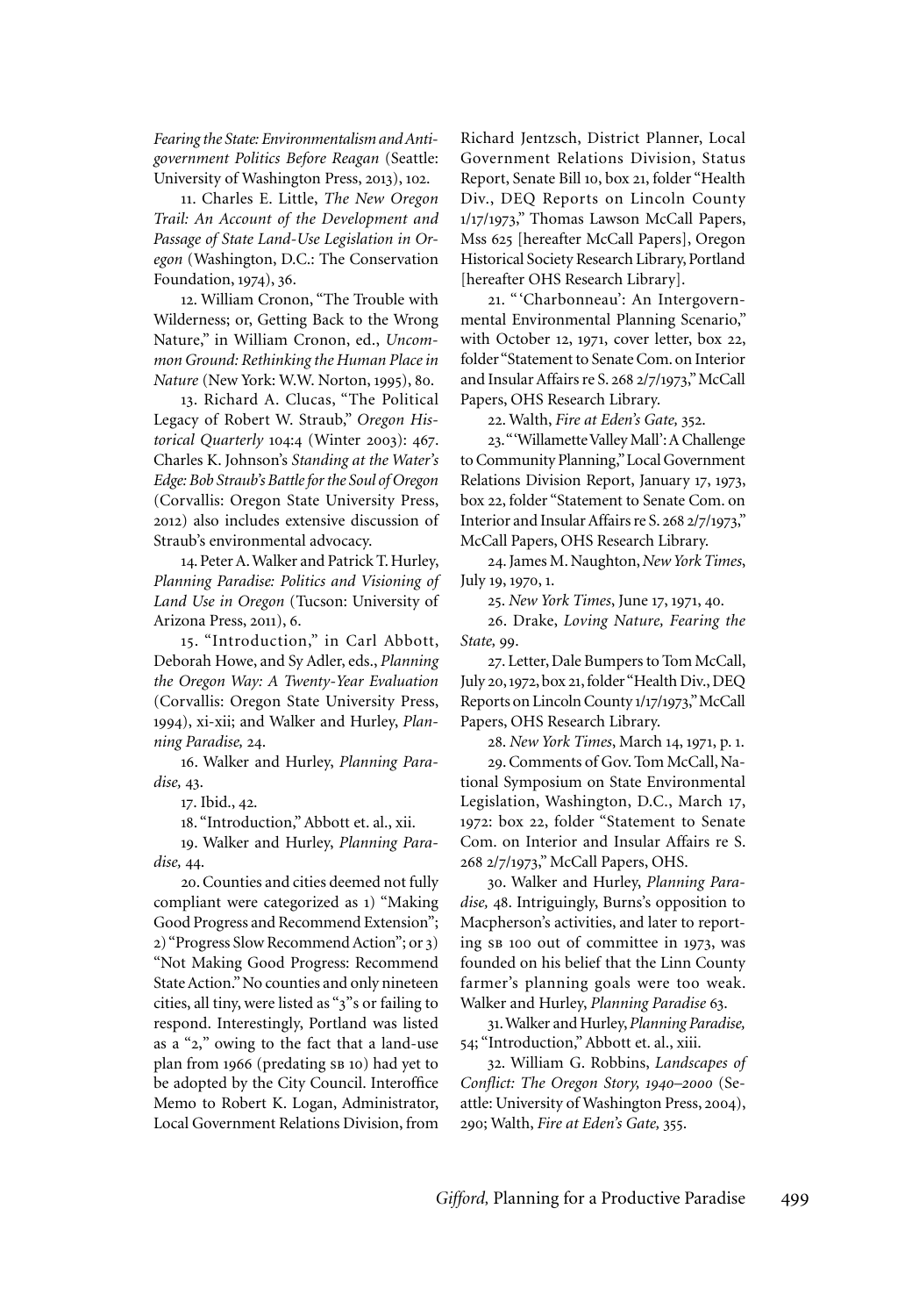33. Speech by Gov. Tom McCall, Fifth Governor's Conservation Congress, Portland, Oregon, November 20, 1972: box 22, folder "Statement to Senate Com. on Interior and Insular Affairs re S. 268 2/7/1973," McCall Papers, OHS Research Library.

34. Walker and Hurley, *Planning Paradise,* 50–51.

35. Robbins, *Landscapes of Conflict,* 289, 291.

36. Sy Adler, *Oregon Plans: The Making of an Unquiet Land-Use Revolution* (Corvallis: Oregon State University Press, 2012), 54–55.

37. "Tom McCall, Governor of Oregon, Message to the Fifty-Seventh Legislative Assembly," January 8, 1973, box 21, folder "Meetings, Speeches 1–18 January, 1973," Mc-Call Papers, OHS Research Library.

38. *Oregonian*, January 19, 1973, p.26.

39. Carl Abbott and Deborah Howe, "The Politics of Land-Use Law in Oregon: Senate Bill 100, Twenty Years Later," *Oregon Historical Quarterly* 94:1 (Spring 1993): 20; and Walth, *Fire at Eden's Gate,* 354.

40. Robbins, *Landscapes of Conflict,* 291. 41. Harry Bodine, *Oregonian*, January 31, 1973, 12.

42. Abbott and Howe, "The Politics of Land-Use Law in Oregon " 16.

43. Adler, *Oregon Plans,* 56, 60–64.

44. Ibid., 65.

45. Ibid., 66–68. Counties retained the right to affiliate in regional governments, should they choose to do so.

46. *Oregonian*, May 4, 1973, p. 44; *Oregonian*, May 15, 1973, p. 35; *Oregonian*, May 24, 1973, p. 1; *Oregonian*, May 30, 1973, p. 13; Jerilyn Ann Greaves, "Comprehensive Land Planning: Regional Analysis of a Repeal Effort" (M.S. thesis, Oregon State University, 1977), p. 28–30. For sb 100, see http://www.oregon. gov/LCD/docs/bills/sb100.pdf (accessed November 17, 2014.

47. Transcript, remarks by McCall at dinner for L. B. Day, February 8, 1873, box 22, folder "Meetings, Speeches, February 1973," McCall Papers, OHS Research Library.

48. Opening Statement, Henry M. Jackson, Land Use Policy and Planning Assistance Act of 1973, February 7, 1973, box 22, folder "Statement to Senate Com. on Interior and Insular Affairs re S. 268 2/7/1973," McCall Papers, OHS Research Library.

49. Undated, handwritten notes in Tom McCall's hand, box 22, folder "Statement to Senate Com. on Interior and Insular Affairs re S. 268 2/7/1973," McCall Papers, OHS Research Library.

50. *New York Times*, September 3, 1973, p. 4; Jayne E. Daly, "A Glimpse of the Past—A Vision for the Future: Senator Henry M. Jackson and National Land Use Regulation," Federal Published Article, EPA, http:// landuse.law.pace.edu/landuse/documents/ PublishedArticle/SenatorJackson.doc (accessed November 12, 2014). Within three years of enactment, states would be required to set up land-use agencies with power to formulate land-use programs; inventory states' land, resources, and populations; and develop plans to regulate land sales and large suburban or exurban housing developments. Within five years, states would be required to control the use of environmentally sensitive areas, control land subject to developmental impact from large facilities such as airports, control large-scale developments with regional impact, influence the location of new communities, maintain all developments in keeping with antipollution laws, and assure citizen participation in planning measures.

51. *New York Times*, September 11, 1973, p. 38.

52. *New York Times*, March 15, 1974, p. 32; *New York Times*, October 6, 2012, p. B8.

53. House sponsor Morris Udall (D-AZ) would make another, failed attempt to bring the legislation before the House in 1975.

54. Richard D. Lyons, *New York Times*, June 12, 1974, p. 93.

55. Gladwin Hill, *New York Times*, July 30, 1974, p. 16.

56. *New York Times*, June 13, 1974, p. 42.

57. Margaret Weir, "Planning, Environmentalism, and Urban Poverty: The Political Failure of National Land-Use Planning Legislation, 1970–1975," in Robert Fishman, ed., *The American Planning Tradition: Culture and Policy* (Washington, D.C.: Woodrow